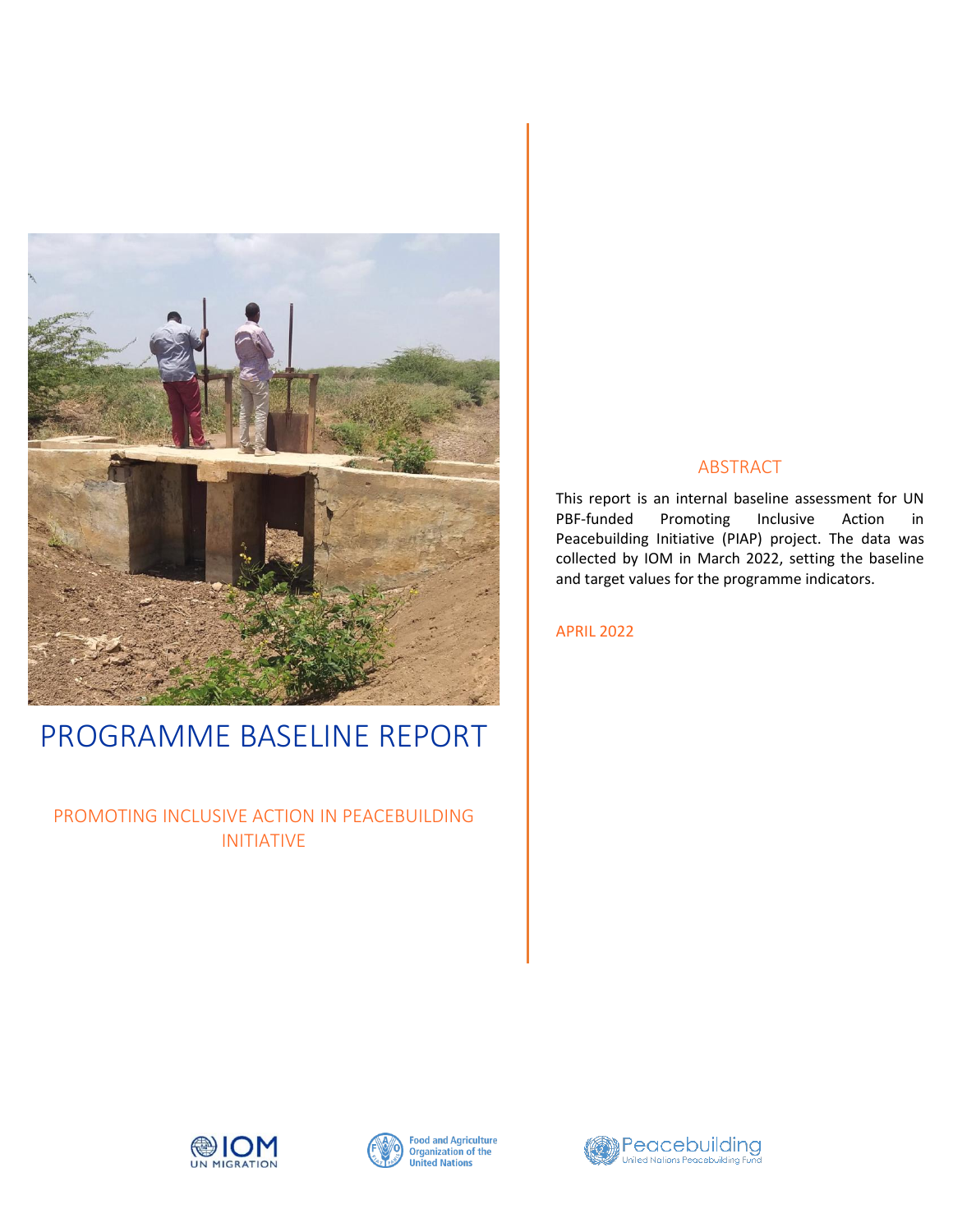# ABBREVIATIONS

| <b>DAC</b>  | <b>Displacement Affected Communities</b>                |
|-------------|---------------------------------------------------------|
| <b>FAO</b>  | Food and Agriculture Organization of the United Nations |
| <b>FGD</b>  | <b>Focus Group Discussion</b>                           |
| HН          | Household                                               |
| <b>IDP</b>  | Internally Displaced Person                             |
| <b>IOM</b>  | International Organization for Migration                |
| KII         | Key Informant Interview                                 |
| <b>PIAP</b> | Promoting Inclusive Action in Peacebuilding Initiative  |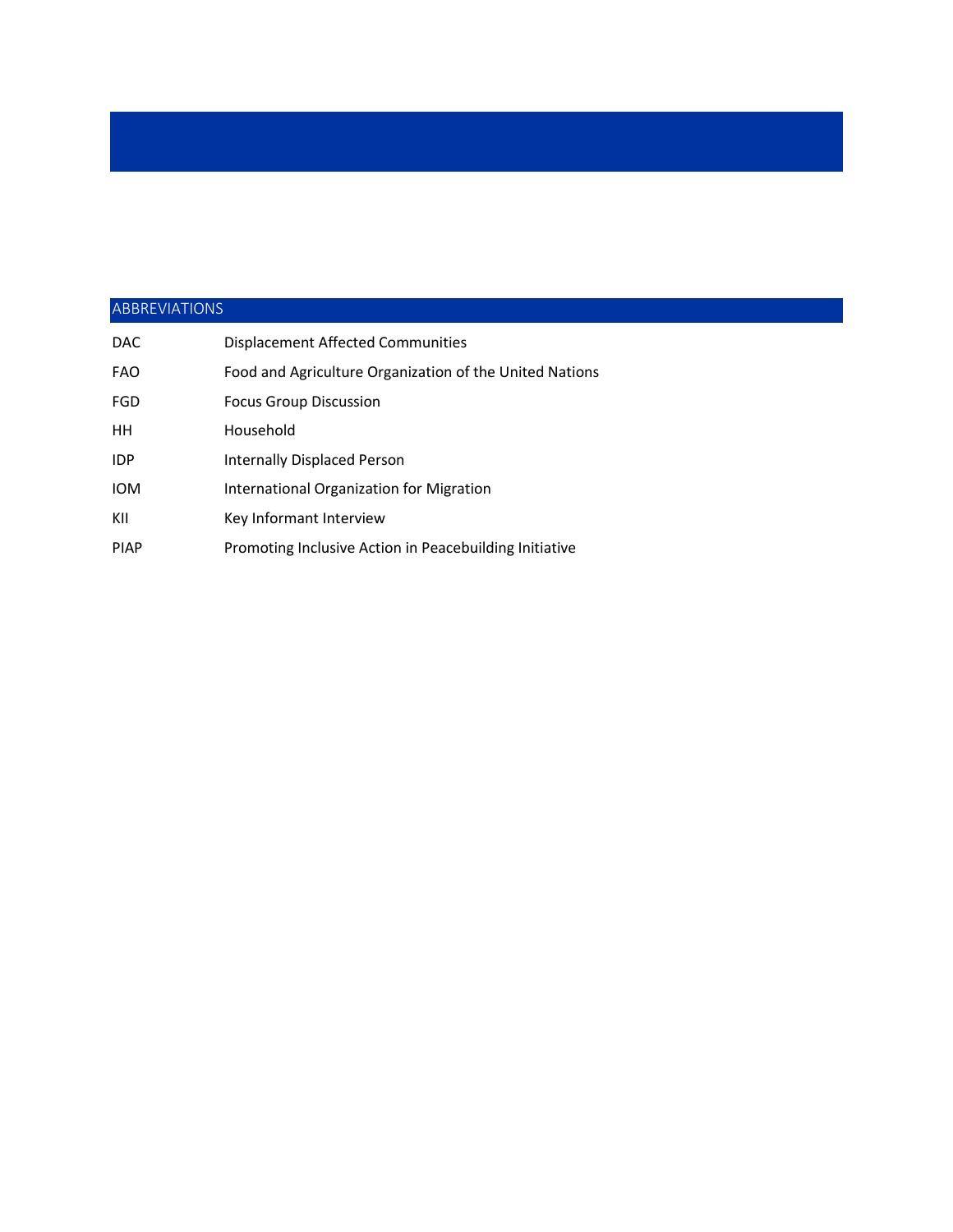### KEY FINDINGS

This section presents some of the key finds including baseline values, barriers to accessing water, and observations from the field. The data was collected 1-13 March 2022 through perception survey, KIIs and FGDs in the target communities of Shalambod and Buufow communities, in Marka district, Lower Shabelle Region, South West States.

- Based on the findings, the baseline results for outcome indicators are as follows:
	- o **Outcome indicator 1A:** *28.5% of target community respondents perceive that inter-clan tensions over water resources have reduced*
	- o **Outcome indicator 1B:** 27% *of beneficiaries reporting collaboration across clans on water resource management*
	- o **Outcome indicator** *2A:* 32% *of community members reporting effective management of water resources.*
	- o **Outcome Indicator 2B:** 37% *of community members reporting participation of young people in decision making regarding water resources*
- **Output indicator 2.2.1** baseline is set at: 0 *functional engagement/communication channels between young people and the local authorities regarding water resources*
- Key informants reported that lack of access to water sources was a major issue faced by communities in both Buufow and Shalambod. The main river had dried which forced some households to move long distances to access water for both domestic and animal use. The drought called for rehabilitation of the already existing canals and construction of shallow wells or other water catchments for the community. The local community leaders (KIIs) emphasised, across all PIAP target locations, that the rehabilitation of main irrigation canals and the main river is highly relevant, as it will enhance access to water sources and agricultural production.
- In contrast to the KIIs, only a few household survey participants (1%) stated that long distance was a barrier to accessing drinking water for their household. However, general lack of access to water sources accounts for nearly half (48%) of all barriers to accessing drinking water in households, followed by climatic factors (20% percent) and economic factors (19%).
- When it comes to collaboration across clans on water resource management, 42 percent of the (direct) beneficiaries interviewed reported the collaboration to be poor or very poor while 32 percent claimed it to be average. Only 4 percent stated cross-clan collaboration is 'excellent'.
- FGD participants from the women's groups also brought up an issue regarding a previous project implemented by FAO, where both groups in Shalambod and Buufow alleged that they had previously been registered to receive motorcycles/rickshaws but believed the rickshaws were then dispersed in Marka to non-beneficiary persons. Thus, the participants were requesting an explanation from FAO. FAO has been notified in order to clarify with the beneficiaries of the programs. Despite the grievance, the groups did not show doubts towards the PIAP project implementation or its genuineness. The groups also had positive perceptions of IOM and were appreciative of being included in the discussions to reflect and share the community needs before the project implementation starts.
- The Marka District Commissioner (DC) is concerned about the implementation of projects in Al-Shabaab (AS) controlled areas without notifying the local administrations. According to the DC, a local vendor was hired to rehabilitate canals between Golweyn and Shalambod, but AS pressured them to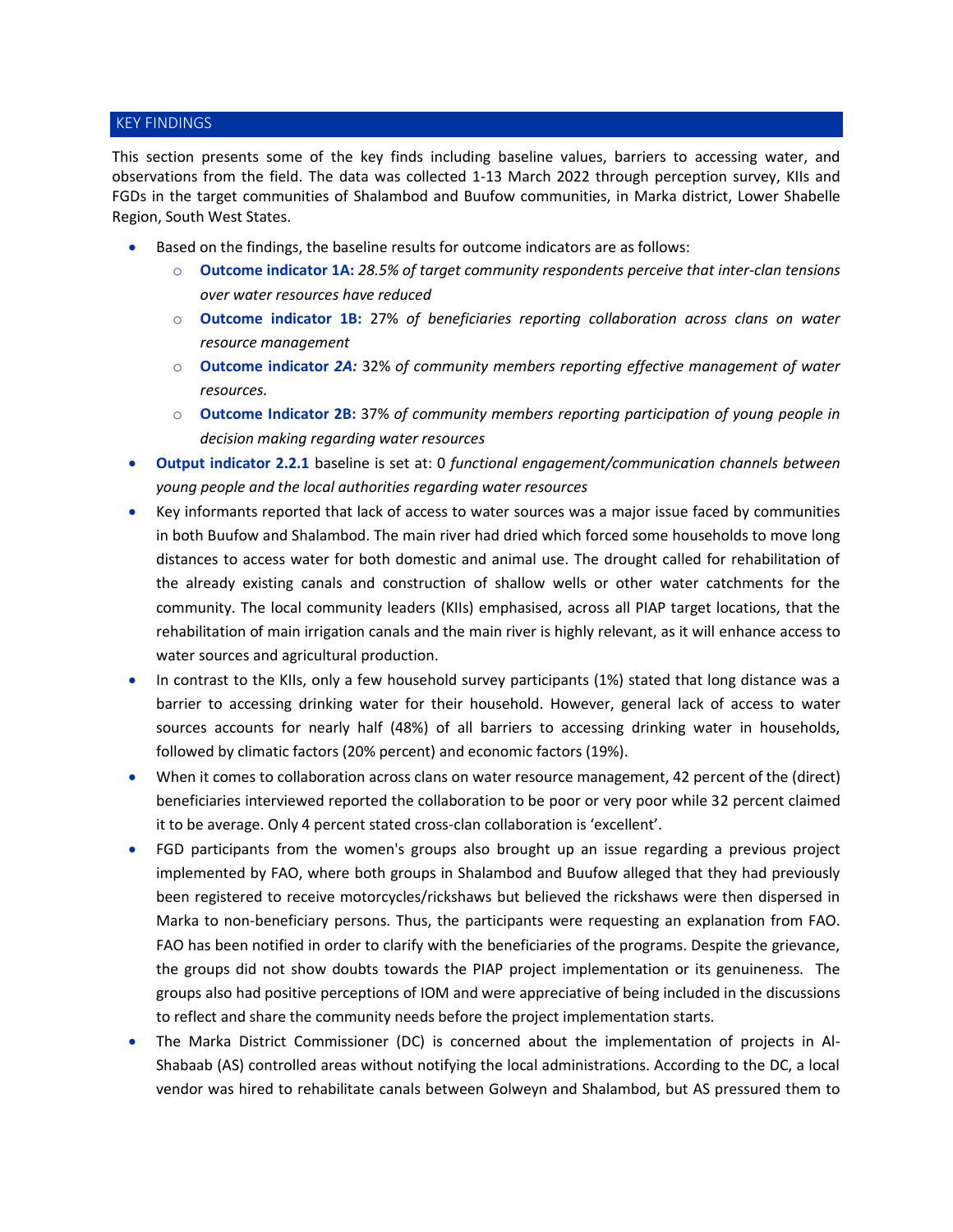stop in the middle of the project, leaving the canals unfinished and posing a flood risk as the contractor removed the existing blocks of the river basins to restructure them.

- The Marka DC also stated that Janaale has a greater need for assistance with water resource management and canal rehabilitation than Buufow and Shalambod, and that this should be considered before the project implementation starts.
- **Participants identified canal and irrigation committees**, **farmers cooperatives, water user committees**, **clan elders,** and district **authorities** as local organizations who manage water resources in the target locations. However, they are seen by the wider community as informally established, exclusive (often leaving in out youth and women) and without election processes based on merit.
- Current water resource management was as perceived inefficient due to lack of financial means and skills by the dominating organizations.
- The baseline data shows strong political will amongst the people and the administration towards community contribution-based mechanisms.
- In the context of Lower Shabelle, young people claimed to have been involved in government community engagement. However, water resources management solely was reported to fall under the community elders with no young people involved.
- With regards to youth participation, key informants and FGDs revealed that young people face many challenges regarding decision making. They are not capacitated in terms of technical skills and financial resources which mars their contributions and leadership in activities related water resource management and community mobilization.
- The FGD findings suggest the young people in the target locations greatly rely on NGO support and that they have not built their capacity to be independent active groups in the community. However, this might be caused by the effects of recurrent droughts along with the security threats from AS, rather than a reflection of their motivation or political will.
- The findings support the notion that access to irrigation canals, land ownerships, scarcity of water resources and political power sharing are the major drivers of the inter-clan conflict amongst the communities in Buufow and Shalambod districts. Furthermore, the data indicates that uncontrollable climatic conditions including insufficient rainfalls and decline of river water flow have been major root causes of inter-clan conflicts in Lower Shabelle.
- In the survey feedback section, majority of the comments relayed a need for livelihoods support in the target areas. This could be partly related to the affiliation with FAO and their core work that is known in the target location.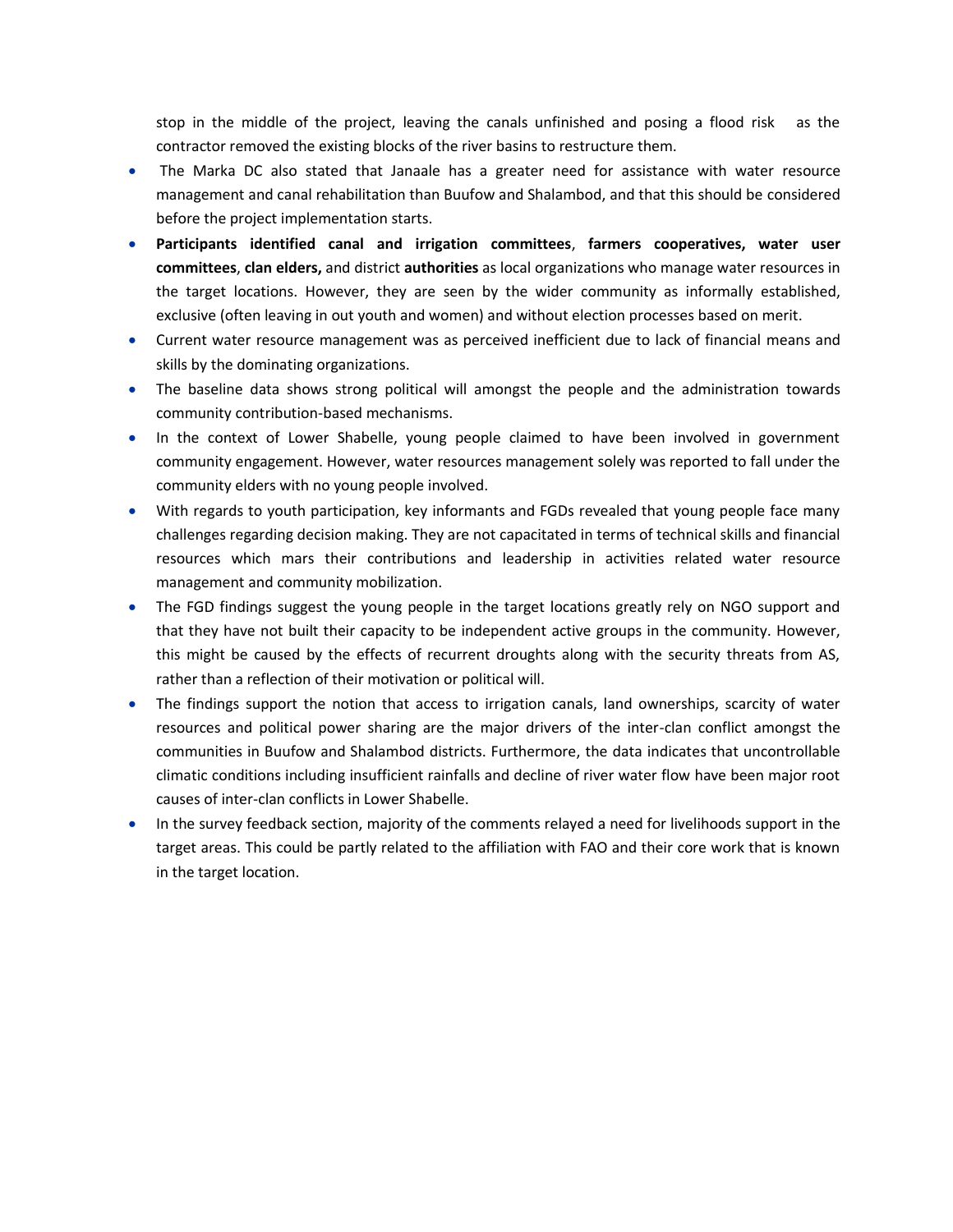#### 1. BACKGROUND

In March 2022, International Organization for Migration (IOM) and the Food and Agriculture Organization (FAO) launched UN PBF-funded Promoting Inclusive Action in Peacebuilding Initiative (PIAP) to address intercommunal conflict over natural resources in Marka District by supporting young people and women from the Biyomal and Habargidir sub-clans to lead the development of inclusive and participatory resource management mechanism and governance systems.

The focus of the project is on youth and women who have been politically and economically marginalized in their communities due to elite bargaining practices, which have been driven exclusively male elders and elites, failing to take into consideration social aspects and actors in power-sharing agreements. Furthermore, prolonged inter-clan conflict in the geographical target area, i.e., Buufow and Shalambod towns in Marka district, has resulted in geographical segregation of towns and villages into clan enclaves, complicating district authorities' work in settling disputes over land as well as prohibiting the peace process from transcending the security sector and translating into meaningful social, economic, and political interdependence.

As a response, PIAP project aims at democratising the elite bargain through existing canal network by connecting the power sharing to the people inclusive of marginalised groups by establishing accountable local governance systems in natural resource management. On one hand, the programme aims at fostering trust between communities, and mitigating inter-clan and inter-community tensions through collaborative efforts by young people in Marka district, and on the other hand, it aims at enabling young people to strengthen the regulatory frameworks and institutions to ensure their effective role in sustaining fair and inclusive water resource management.

This report presents the finding of baselines assessment, which seeks to find out the benchmark information from the targeted participant communities, against the set indicators to measure the programme. The baseline data was collected on 28.2-13.3.2022 in the target communities. It established the programme baseline during the first quarter of the programme prior to implementation of the PIAP interventions.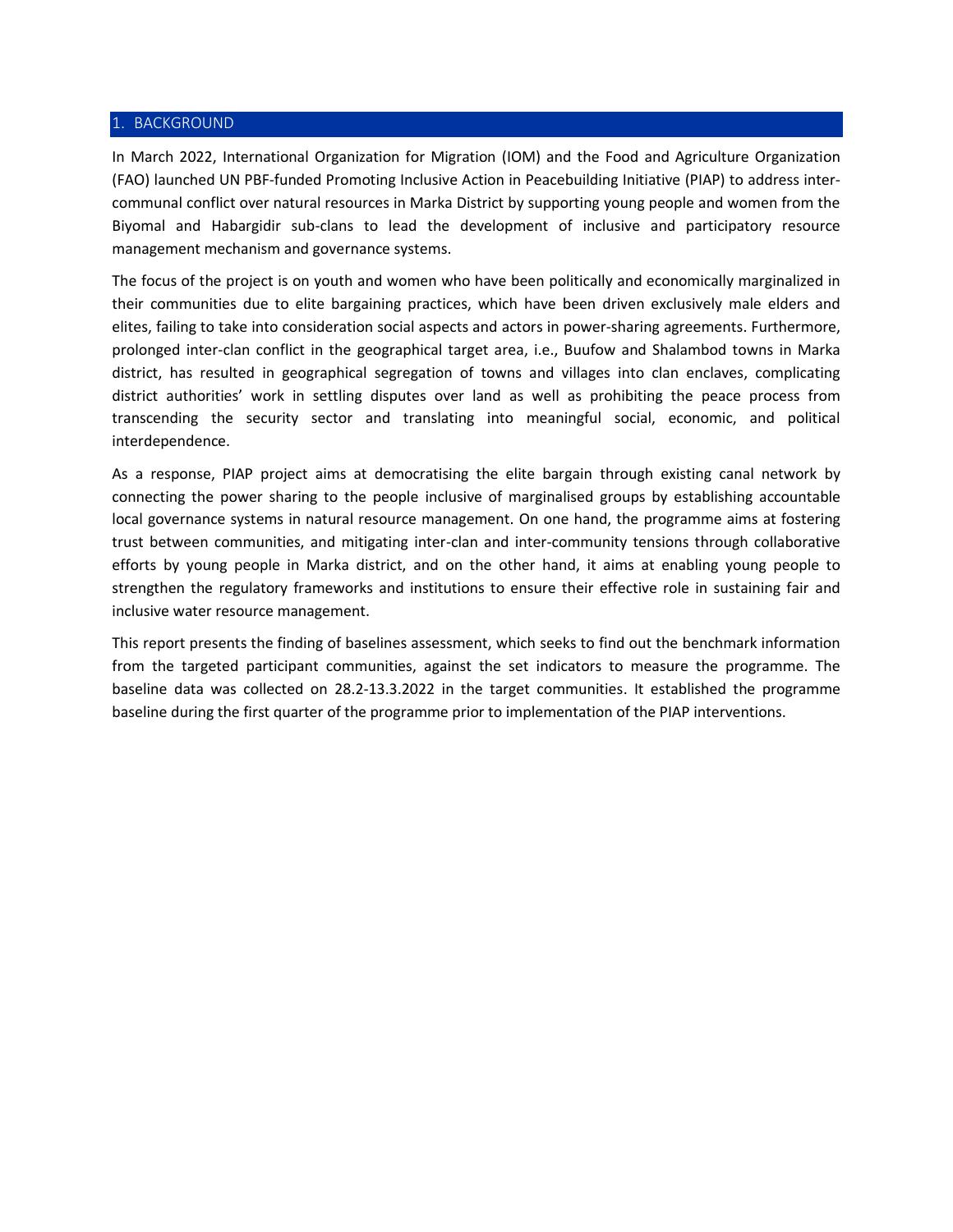# 2. SETTING THE SCENE

### PURPOSE OF THE BASELINE SURVEY

The baseline study aims at providing a foundation against which IOM and FAO can measure change over time, establishing both baseline and target values the project intends to hit. The data collected in this study will support the following objectives:

- 1) depict the initial conditions before the implementation of the project
- 2) provide a baseline value, the "first measurement" of the performance indicators where baseline is not 0
- 3) set the target value, the condition against which the programme will be measured
- 4) gather and verify general information regarding project beneficiaries, and
- 5) provide evidence-based recommendations towards supporting programme implementation

# METHODOLOGY AND PROCEDURE

The baseline assessment utilised a combination of quantitative and qualitative research methods:

- Perception survey (Household survey)
- Focus Group Discussions (FGD)
- Key Informant Interviews (KII)
- Field observations

The baseline assessment involved the following steps:

- 1) Questionnaire development
- 2) Sampling
- 3) Enumerator selection and training
- 4) Survey piloting
- 5) Data collection and data entry
- 6) Data analysis and reporting

The mobilization on the ground began on 27 February 2022 and the data collection was carried out for 13 days (1-13 March 2022) through a household survey with planned 150 participants (151 collected), three FGDs with direct participants from women's and youth groups as well as the members of the wider beneficiary community. The plan was adapted in the field and additional three KII were carried out with local authorities and community leaders as part of the mobilization and to triangulate data findings. A detailed workplan is presented in Annex 4.

### Questionnaire development and determining Sample size

Based on the objectives of the assessment, a baseline questionnaire was developed jointly by IOM and FAO Monitoring and Evaluation technical personnel. The questionnaire development amended lessons learned from the Community Stabilization Index<sup>1</sup> questionnaire formation and was after rounds of feedback translated into Somali.

<sup>1</sup> Community Stabilization Index is a tool developed by IOM to measure levels of stability through an extensive household survey and qualitative methods. The survey tool was first piloted in 2020, which provided lessons learned on questionnaire development, e.g. with regards to reducing bias in perception surveys.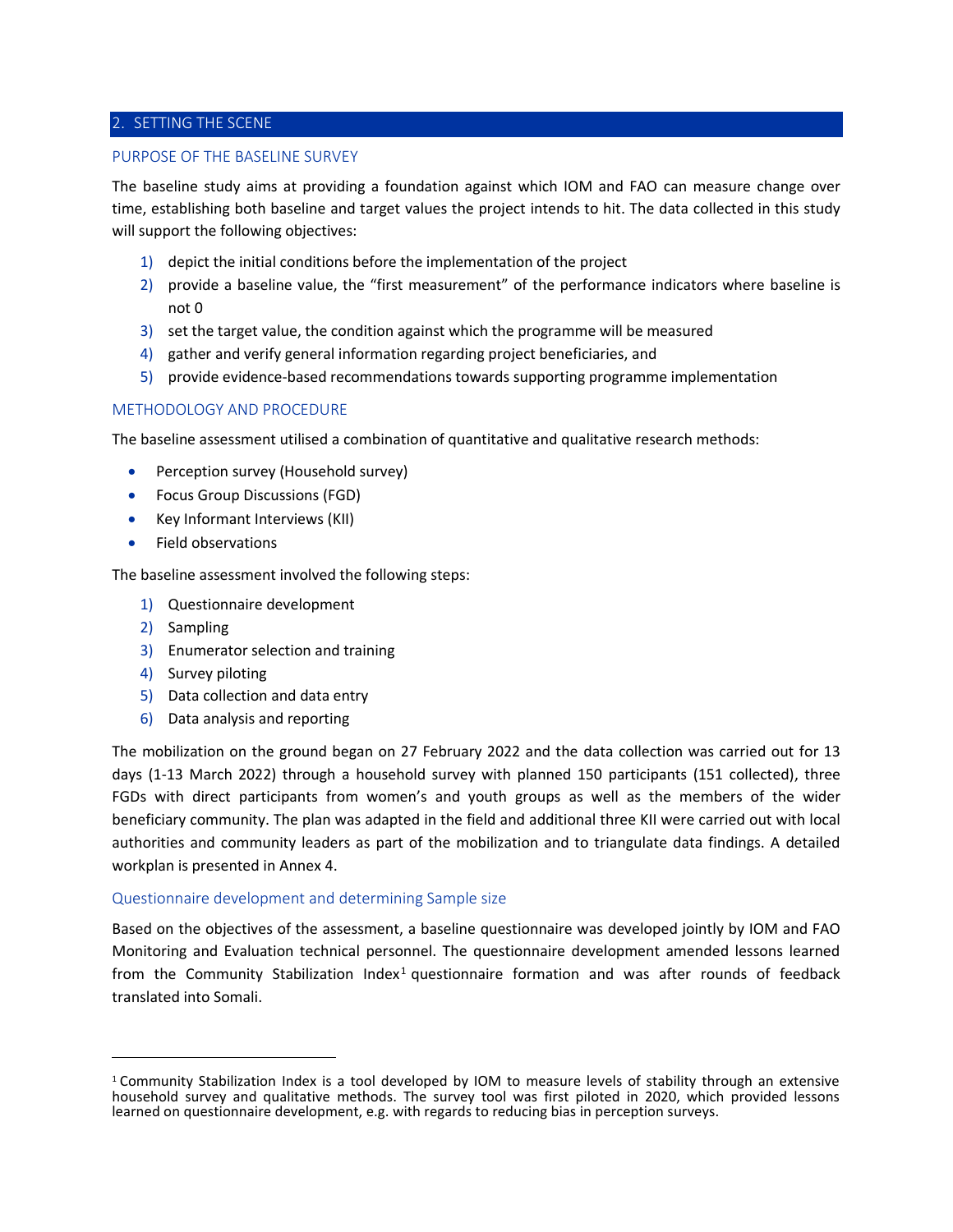The sample size was created with consideration of the human and financial resources of the project and knowledge on the population size and set at 150 for the household survey. This means a slightly lower confidence level; however, this was mitigated by complementing the survey with different qualitative methods designed to verify the findings from the perception survey data. Moreover, the participants were selected through purposeful sampling from the target locations, and the FGDs and KII interviewees also represented the sample of direct beneficiaries from the youth and women's groups who have been registered to participate in the programme.

### Enumerator selection and training

A team of senior enumerators with experience in collecting data for baselines of a similar nature, with at least a post-secondary qualification, and knowledge of the local culture and dialects spoken in the project areas was identified with support of IOM programme staff and trained to administer the survey tools. The training covered interviewing techniques, followed by a detailed review of the baseline objectives, sample size in each location, questionnaires, mock interviews, and role plays to understand the survey questions. A field pilot test was conducted prior to the actual field data collection to test the length of the questionnaire, logical sequence, whether the questions are understandable, and the relevance and ease of translation into local languages.

The enumerators were further inducted on "Dos and Don'ts" of data collection, cultural sensitivity, and administration of informed consent among other things. The data collection areas are in recently recovered areas where al-Shabaab and other non-state armed actors are presently active. To ensure the safety of the enumerators and mitigate security risks in the field, the enumerators were trained on personal safety and security related issues while undertaking the baseline. Lastly, the training entailed understanding the data collection ethical principles such as, confidentiality and anonymity, and the WHO COVID-19 protocols of keeping social distance, sanitizing, and ensuring that the people interviewed were not crammed in one place and adhered to the set standards while participating in the data collection.

### Data collection and data entry

The data collection entailed household survey, FGDs, KIIs and field observation. The household survey questionnaire was translated to the national language (Somali) and a dialect that is commonly used in the districts of Lower Shabelle region respectively. Electronic data collection using "KoBo Collect", an opensource app based on Open Data Kit (ODK) was utilised for the household survey. Kobo in general is used for primary data collection in humanitarian settings and other complex environments to ensure easy and fast data collection. Given the length of the questionnaire administered and the complexity of the questions, Kobo also enables the enumerators to switch between English and Somali language. Collected data was sent wirelessly to a secure server at the end of each day of data collection for the IOM monitoring and evaluation team who reviewed the captured data daily. This enabled the team to investigate anomalies in the data prior to the following day's data collection, providing an opportunity to inform the enumerators in the de-brief that took place in each morning before the data collection started. The data from the Kobo-toolbox platform was extracted and exported to Microsoft Excel. The data was cleaned and coded before being analysed and presented as graphs, charts, and tables. The quantitative data has been described in complementarity with the drawn themes and sub-themes of the qualitative data.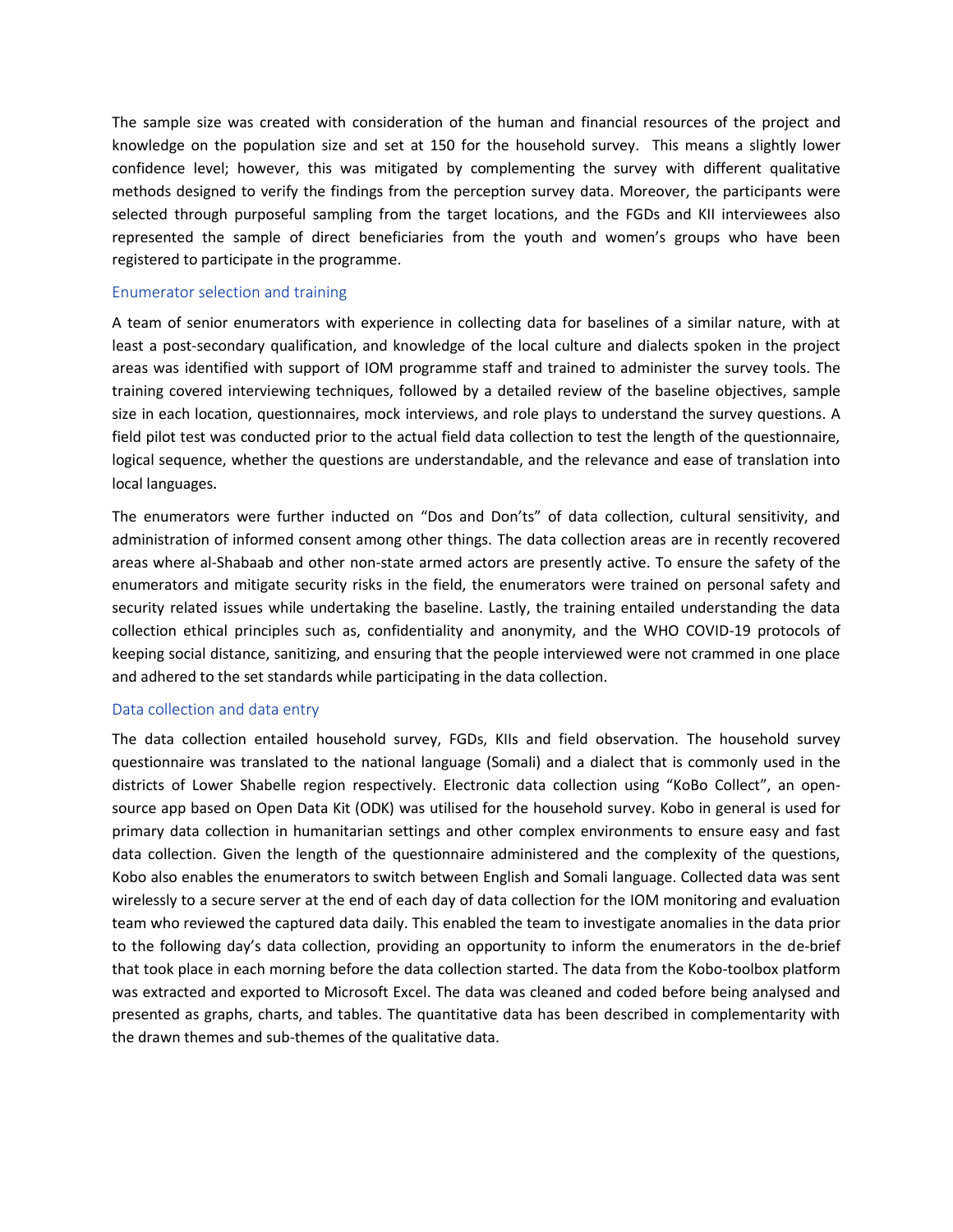### Demographic information

As part of the selection criteria of the participants, the aim was to ensure the participants represented different socioeconomic and age groups as well a gender balance between the respondents.



Out of 151 respondents interviewed as part of the baseline household survey, 51.7 percent were women while 48.3 percent were men, meaning that the assessment was gender responsive and that both women and men were nearly equally represented fulfilling the gender criterion in the context. However, number of female respondents was higher, especially in Shalambod which is likely because more women tend to stay at home during working hours to take care of the children and perform

*Figure 1: Household respondents divided by sex per target location. Overall, 48.3% of respondents were men, and % women.*

other family chores while men work in the farms. Figure 1 presents the disaggregation of household survey respondents per location.

The average age of household survey respondents was 43, with median age 42. The youngest respondent was 19 and oldest 85, and 23% of the respondents were 35 or younger. There was no significant difference between men and women in age categories, average age of male respondents was 45.5 years (with median age 44), and average age of female respondents was 43 (with median age 40). Average household size amongst the respondents was 9 people.

In addition to age and sex, survey respondents were asked to select the clan they belong to. Thus, the biggest group, 38 percent belonged to *Biyomaa*l, the next largest group, 36.1 percent belonged to Rahaweyn (Digil/Mirifle), followed by *Abgaal (10%)*, *Jareer (4%)*, *Habar Gidir (*3.3%), *Ajuuraan* (2%), *Murusade (1%), Dir (1%), Shiikhaal (1%)* and with the lowest participation from *Banadiri* (0.7%), *Arab* and *Coormale* (0.8%) clans. In addition, two respondents refused to answer the question.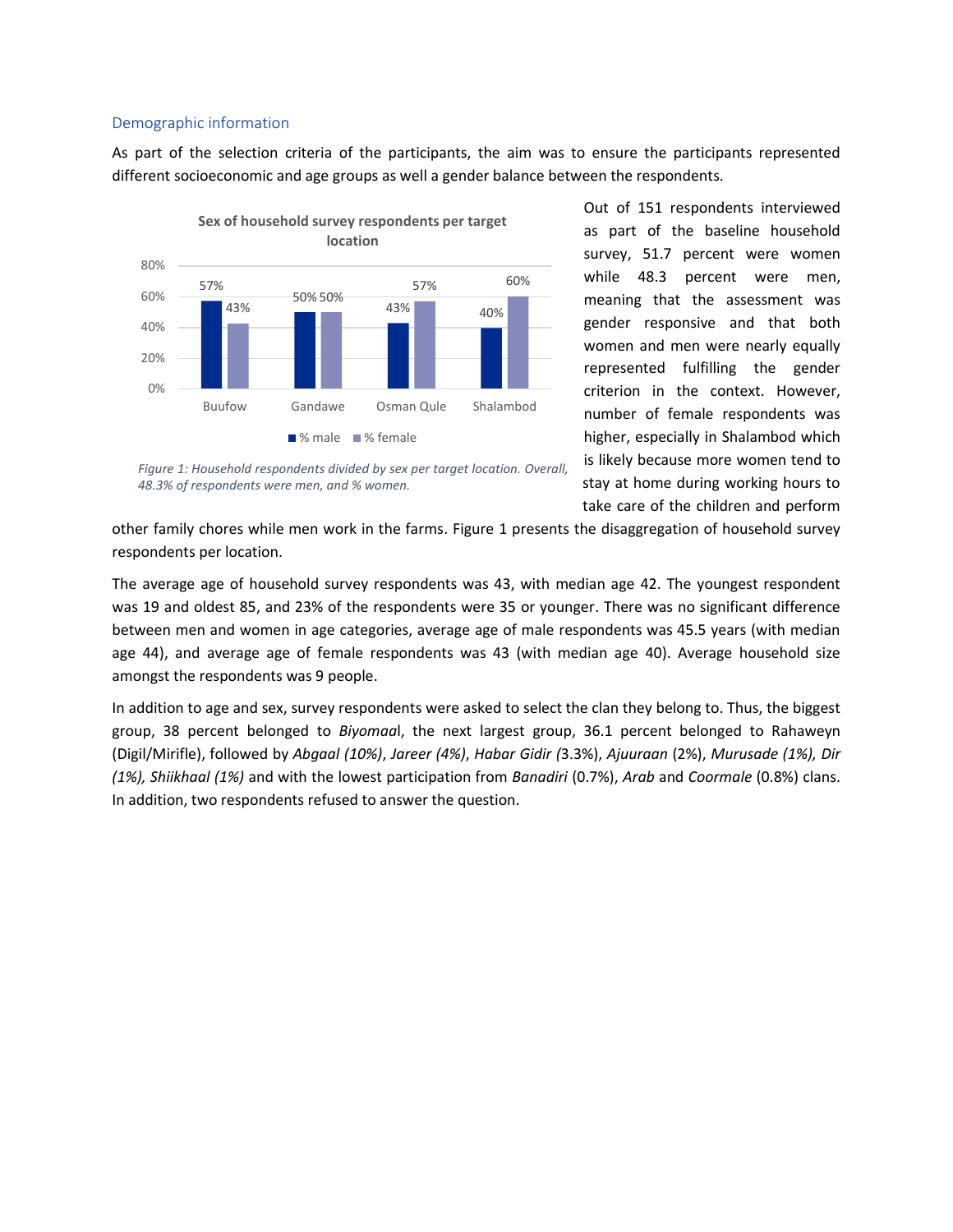#### **Overall respondents by clan (HH Survey)**



Rahaweyn(Digil and Mirifle) Abgaal Jareer ■ Habar Gidir Ajuuraan **Murusade** Dir Refuse to answer Shiikhaal ■ Arah

- Coormale (hawiye)
- Banadiri

Biyomaal

*Figure 2: Clan Categories based on HH Survey respondents' answers.*



*Figure 3: Displacement Groups represented in the survey.*

The majority of respondents were host community members (60%), while 38 percent were Internally Displaced Persons (IDP) and the remaining (2%) were returnees from internal displacement. This supports the assessments on the target locations hosting a significant number of IDPs and shows the survey sample was inclusive of the different Displacement Affected Community (DAC) members. Based on assessments carried out prior to the data collection by IOM as well as field team observations and KIIs, Buufow showed a considerable number of IDPs compared to other locations, who live

in both IDP settlements and within the host community areas. There is also a flow of seasonal migrants due to water scarcity.

When respondents were asked the main source of income in their households, farming was stated as the main source of income in all locations. Notably, 85 percent in Buufow stated farming as the main source, but significantly smaller number of participants (47%) chose farming amongst Shalambod respondents. Shalambod was also the only location with a wider set of livelihoods. The data should however be treated very carefully with regards to Osman Qule and Gandawe participants considering the sample in these two locations.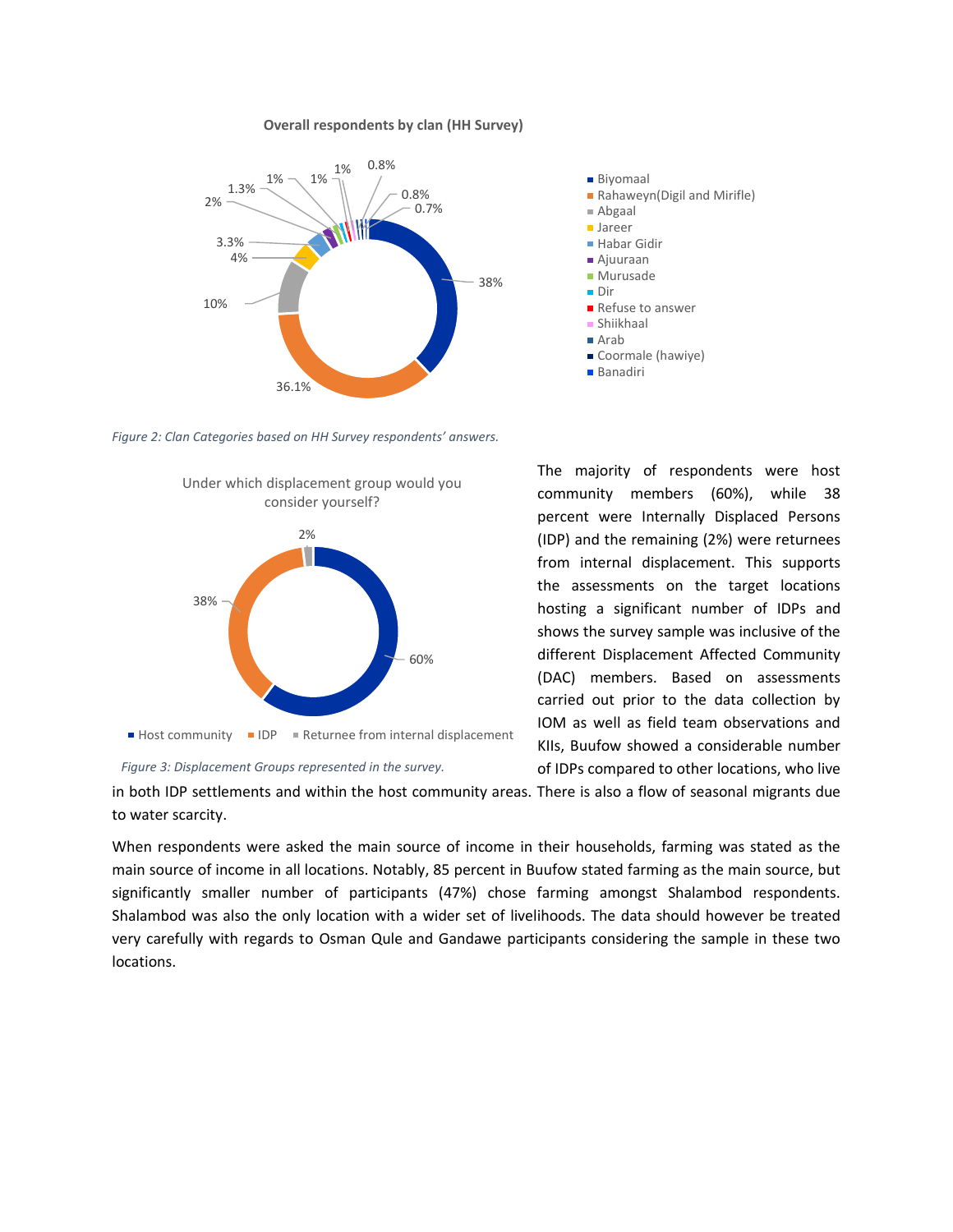

#### **Main source of income (HH Survey)**

*Figure 4. Main source of household income¬ based on Household survey respondents. Casual labour was defined as short-term work in agriculture, livestock, fishing, or non-agricultural, whereas housekeeping included paid household work, including e.g. childcare, cooking, and laundry.*

The baseline results showed that boreholes were the main source of drinking water for households in all locations. Overall, 96 percent of the respondents reported borehole as the main source of drinking water. Canals and rivers accounted only for 1 percent during the baseline. This is mainly because the river streams were dry during the baseline and boreholes were the only available water sources. This also reveals that boreholes are part of the coping mechanisms for the communities as the time of shortage of water. Moreover, over one third of respondents stated they never or rarely have sufficient access to drinking water



and less than 6 percent stated they had a consistent access (often or always).

Both the FGDs and the survey sought to assess barriers to drinking water. In the survey, only 1 percent of respondents stated distance to water source as a barrier. However, in the FGD discussions the participants were asked to assess the distance travelled by the households to access water sources for domestic use during the dry seasons. The FGDs revealed that the respondents in Buufow travelled less than 30 minutes to access the nearest water source. In Shalambod and Osman Qule, respondents claimed to travel more than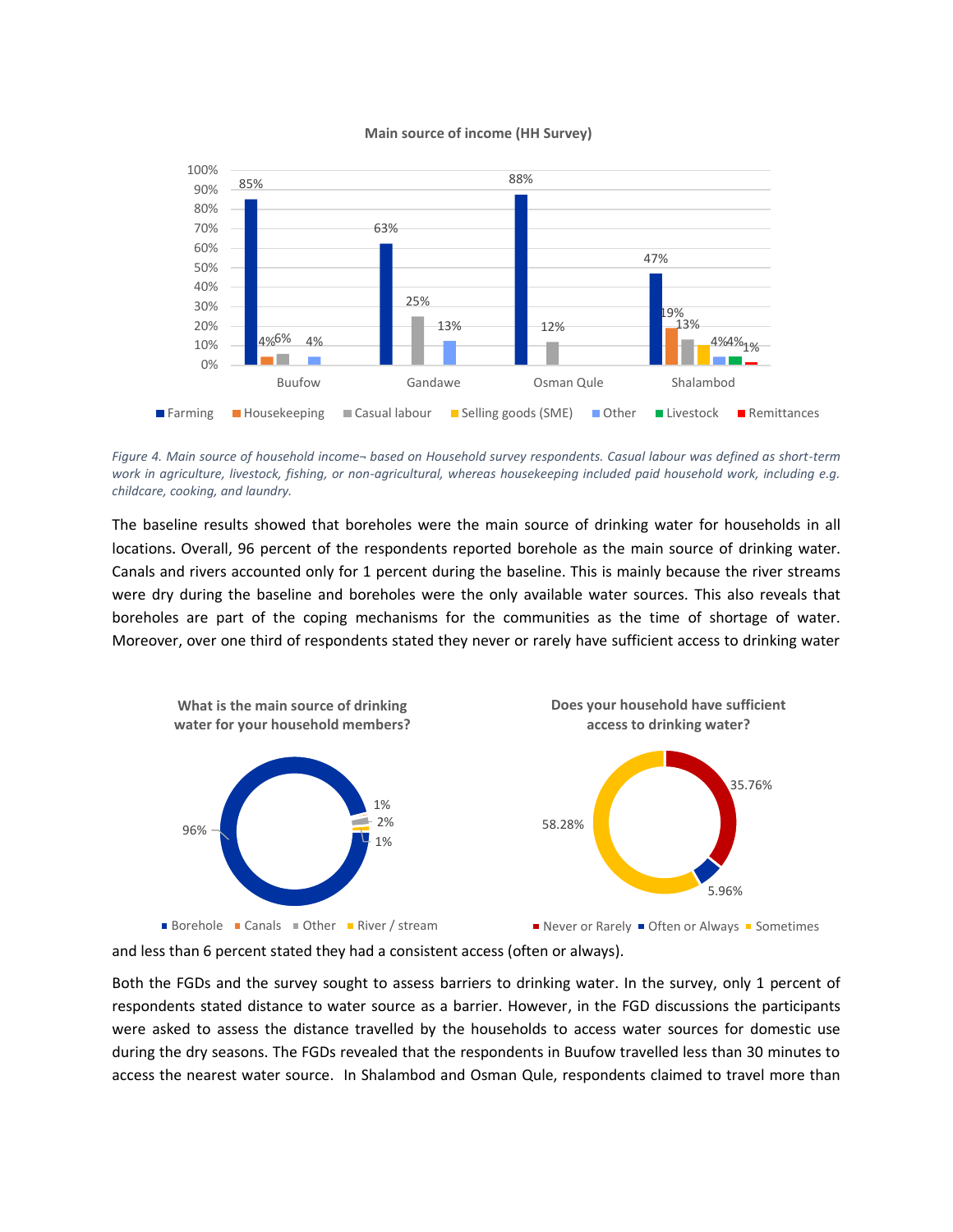40 minutes to access water sources due to that the river streams were dry (at the time of the baseline). This might change when the Gu' rains start..



**What is the main barrier to access to drinking water?**

When respondents were asked the main barrier to access to drinking water, lack of access to water sources accounted for 48 percent of all barriers to drinking water in households, followed by climatic factors (20%) and economic factors for (19%), other factors including insecurity (7%), salient water at water source (5%) and distance of water source.

# **LIMITATIONS**

In locations that were deemed more insecure, such as Usman Qule and Gandawe, enumerators had to move in the presence of security escorts. Where field observations could not be done by the M&E team members, enumerators were identified and oriented on how to perform the relevant tasks.

Social desirability bias could have resulted from the introduction of the survey for informed consent especially among beneficiaries in the registered groups. To minimize this bias, some controlling questions were added into the questions. The senior enumerators were also trained in advanced moderation skills such as probing during interviews. Findings were also triangulated to further mitigate this potential bias

The baseline data was collected in March when the main river was dry and access to water was extremely limited. Thus, the second set of data might be completely different from the baseline data.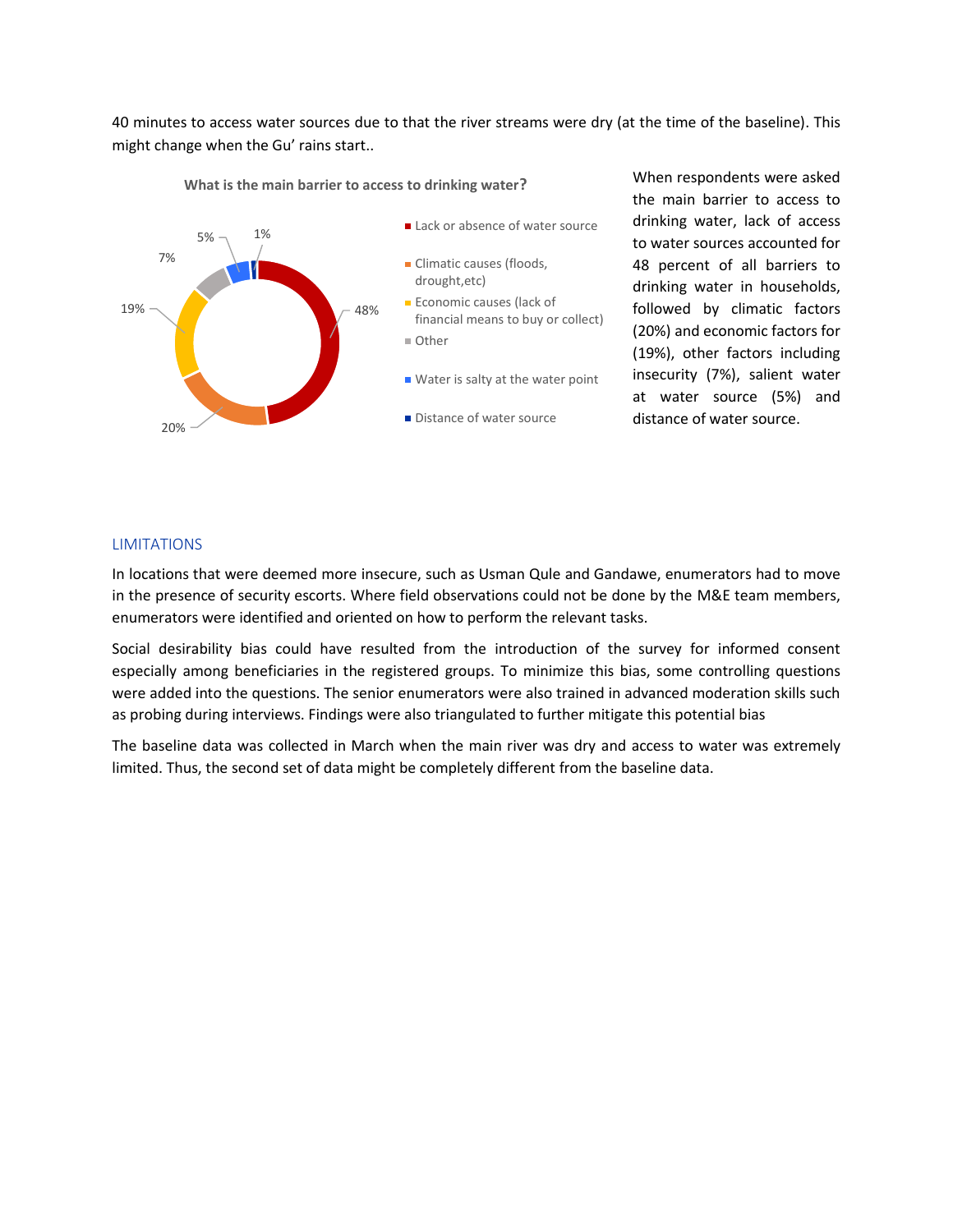#### 3. PERCEPTIONS ON INTERCLAN TENSIONS

### INTERCLAN TENSIONS OVER WATER RESOURCES (HORIZONTAL TRUST)

Outcome 1 – Indicator 1A at baseline: 28.5% of target community respondents who perceive that inter-clan tensions over water resources have reduced.

Outcome 1A baseline value is determined based on perception on the "level of tensions over water resources". The respondents were asked whether they felt the tensions had increased, reduced, or stayed the same, currently compared to 6 months ago. Later in the survey participants were asked to rate *the level of inter-clan tensions over water resources in your community from '1' very tense to '5' very peaceful* (very tense – tense – neutral – peaceful – very peaceful).



**The baseline value** therefore **consists of the percentage of respondents who rated the two highest categories** (4 or 5). At the endline this value shall be compared to the "level" of tensions, i.e. comparing the change in the responses rating their location peaceful (4) or very peaceful (5), compared to the value at the baseline. The value should increase from the baseline to consider that there has been a reduction in inter-clan tensions over water resources. The target is set +10% increase, **setting the target at 38.5 percent**. The 10 percent target increase was set with the consideration of the fragility of the context (al-

Shabaab control in the area and security with regards to overall stability and recovery). Women perceived the situation to be slightly less peaceful than men, but no respondent stated it was "very peaceful". The same was true in comparison of age groups, where nearly half (48%) the women under 30 saw the situation tense or neutral, compared to men who only selected either peaceful or neutral.

Similar trend also followed on the control **Have interclan tensions over water resources Rate the level of inter-clan tensions over water resources in your community from '1' Rate the level of inter-clan tensions over water resources in your community from '1'** Reduced Increased No change 55.6% 28.5%  $11.9%$ 4.0% **very tense to '5' very peaceful** Neutral Peaceful Tense Very tense

*Figure 9: Based on the household survey, only 28.5% stated 'peaceful' (4) while no one stated, 'very peaceful' (5), when assessing situation on inter-clan tensions over water resources in their community.*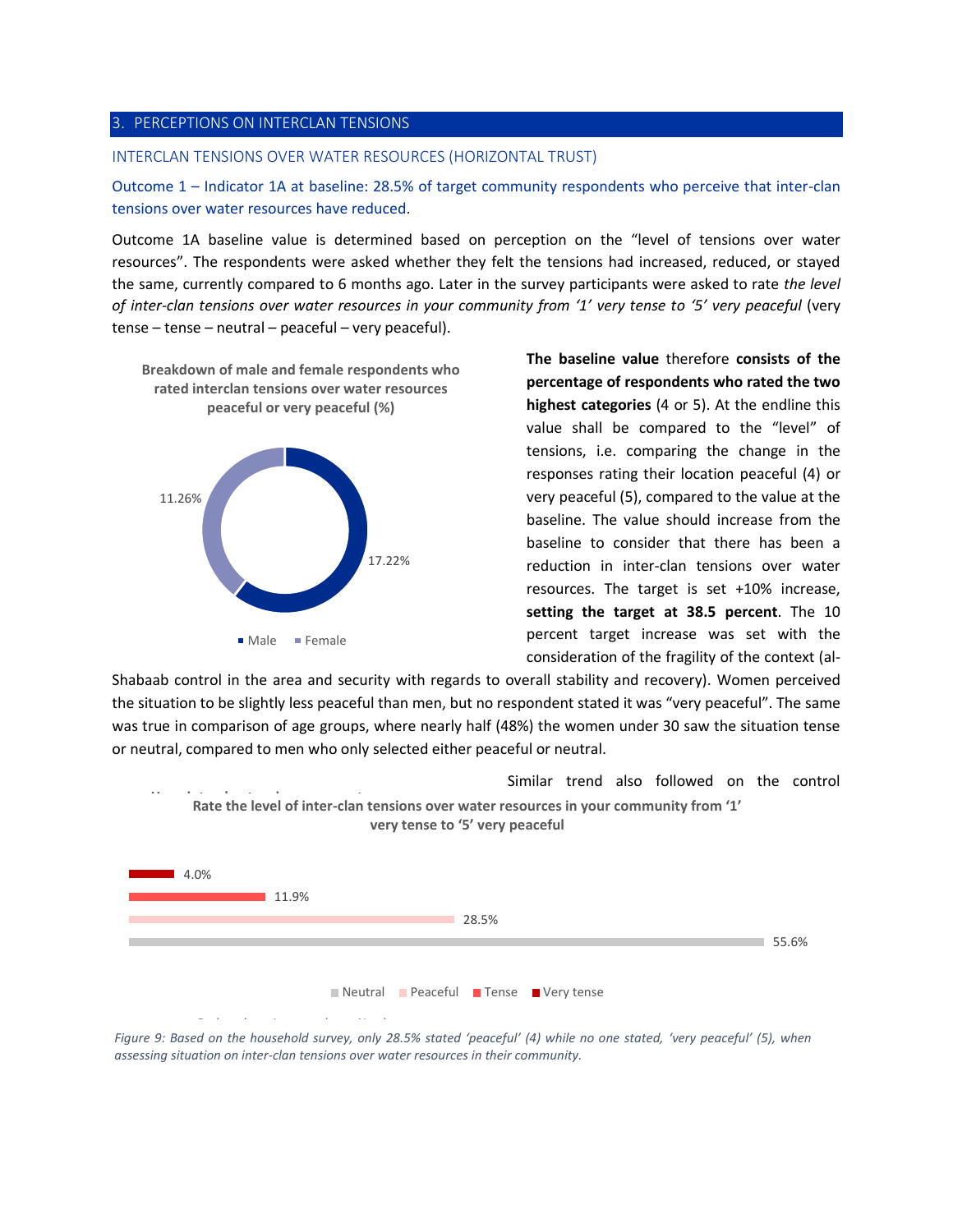question that asked directly whether respondents perceived *inter-clan tension over the water resources had reduced, increased, or stayed the same.* While a substantial number of respondents (70%) said they have reduced. Out of the 70% there was no major difference between female and male respondents, although women also in this group tended to think the situation was less peaceful, with more women respondents stating the tensions had increased or that the situation had stayed the same compared to men.

Comparing the control question (whether the inter-clan tensions over water resources have 'reduced', 'increased', or 'not changed') to the rating of the level (of inter-clan tensions over water resources, 1-5), provides clarity on the validity of the data. Nearly all respondents (99%) who thought the tensions over water resources had reduced, also rated the level of tensions on inter-clan tensions over water resources in their community either peaceful or neutral. The breakdown between 'no change' and 'increased' in comparison to the rating however, showed more variance. Interestingly of the 63 percent who claimed there has been no change in the inter-clan tensions over water resources, also claimed the situation was 'tense' or 'very tense' when rating the interclan tensions. Nearly half (49%) of the respondents who thought the tensions have increased, also considered the situation on interclan tensions was 'tense' or 'very tense', whereas 41 percent considered interclan tensions over water resources have increased but the level of tensions was 'neutral'. Only 11 percent gave a response stating the level of interclan tension over water resources is 'peaceful' despite that they thought tensions over water resources have grown.



Responses in 'reduced', 'no change', or 'increased tensions over water resources vs. the rating of the level of interclan tensions over water resources

Although the age component should be treated carefully considering the number of respondents under 30, both these data sets show evidence that young women in the target locations are impacted more adversely by the interclan conflict over water resources than young men. Women noted in FGDs that due to interclan conflict they have had no chance to participate in the management of resources, capacity building events, and other development projects which are mostly dominated by male clan elders. In the FGDs both men and women stated that the inter-clan tension over the water resource have reduced now compared to six months ago. However, the respondents in both groups were also concerned that the inter-clan tensions over the water resources might increase if the expected Gu' rainfall fails.

Top three reasons on why the inter-clan tension over water resources had decreased were 1) *increased access to dispute resolution mechanisms* (62 %), 2) *improved government engagement in the community*  (14%), and 3) *inclusive collaboration in water management* (13%), when comparing the situation now and six months ago.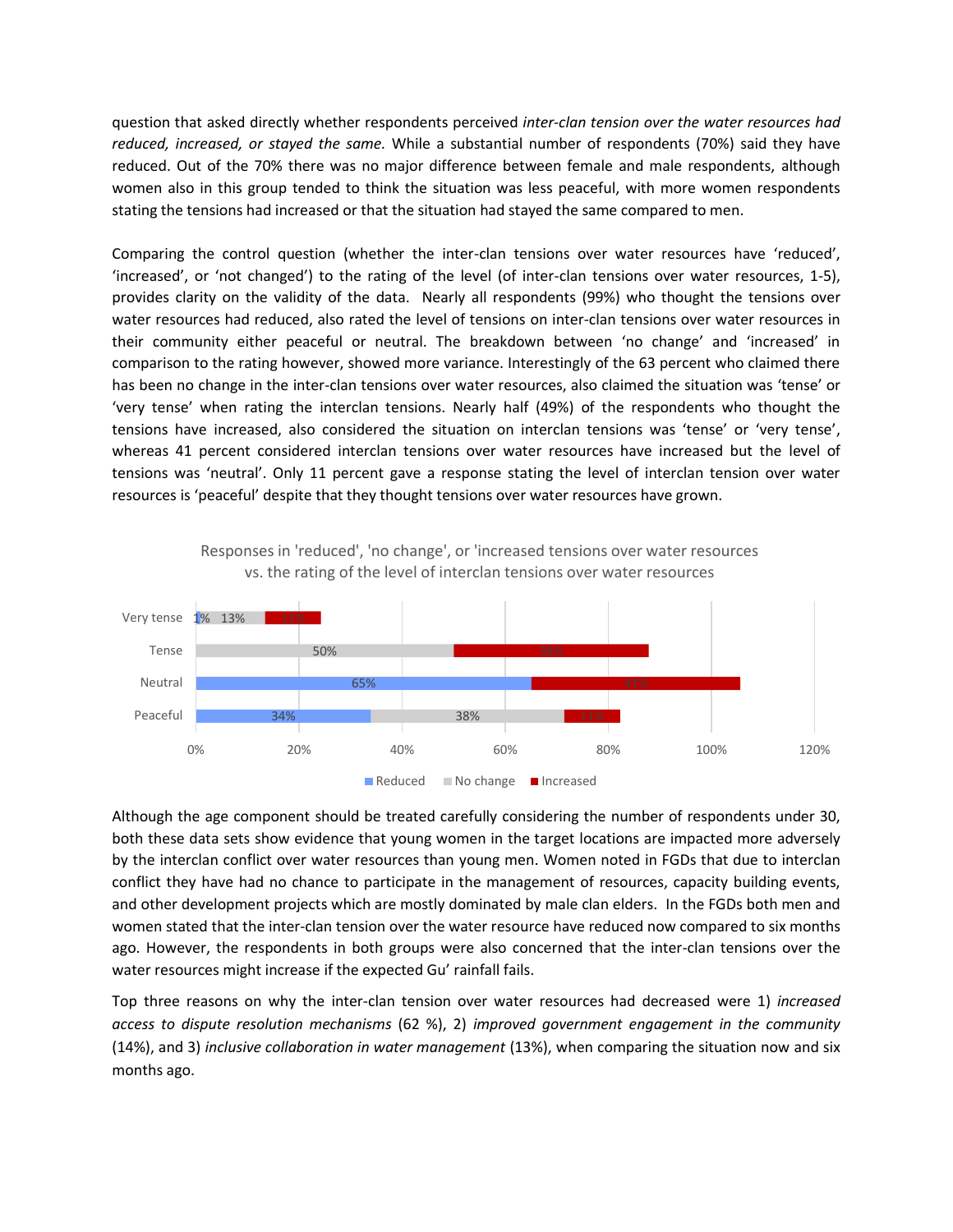In contrast, 25 percent of respondents (14% female, 11 % male) who reported that inter-clan tensions over water resources had increased compared to six months ago stated *droughts or low rain fall* (83*%), influx of migration or IDPs in the area* (6%), *power struggles between the clans* (6%), and *pre-existing cross clan grievances over resources* (6%) as the reasons for the increase.

# CROSS-CLAN COLLABORATION ON WATER RESOURCE MANAGEMENT – PERCEPTIONS FROM PARTICIPANT COMMUNITIES (HORIZONTAL TRUST)

Outcome 1 – Indicator 1B at baseline: 27% of beneficiaries reporting collaboration across clans on water resource management (based on FGDs with direct beneficiaries)

Indicator 1B value at the baseline is measured based on beneficiaries' perception on the "the current level of collaboration among different clans on water resource management". The beneficiaries were asked to rate the current level of collaboration among different clans on water resource management in their community from (1) very poor to (5) excellent (very poor – poor – average – good – excellent) and the baseline value (%) is counted based on the respondents who selected the two highest categories.



Rate the current level of collaboration among different clans on water resource management in your location (1=5, very poor to excellent)

Less than one third (27%) of the respondents (10% men, 17% women) reported interclan collaboration on water resource management in their community was good or excellent. The result is revealing in the Somali context, where clan identity influences many aspects of society, including power sharing, resource distribution, expansion of territory, and even recruitment to positions of influence. The majority (73%) of the participants who thought the collaboration was good or excellent, were men, stating that there is a positive collaboration among different clans on water resources management. While a clan generally provides the backbone of the social welfare system for its community, it is also can distance women from positions of power or management and impact their perception of clan collaboration. Although women's groups' formal



participation in resource management has increased recently, women are still marginalized from leadership positions in general.

The result is relatively even between the different target communities, where 14 percent of the beneficiaries in Shalambod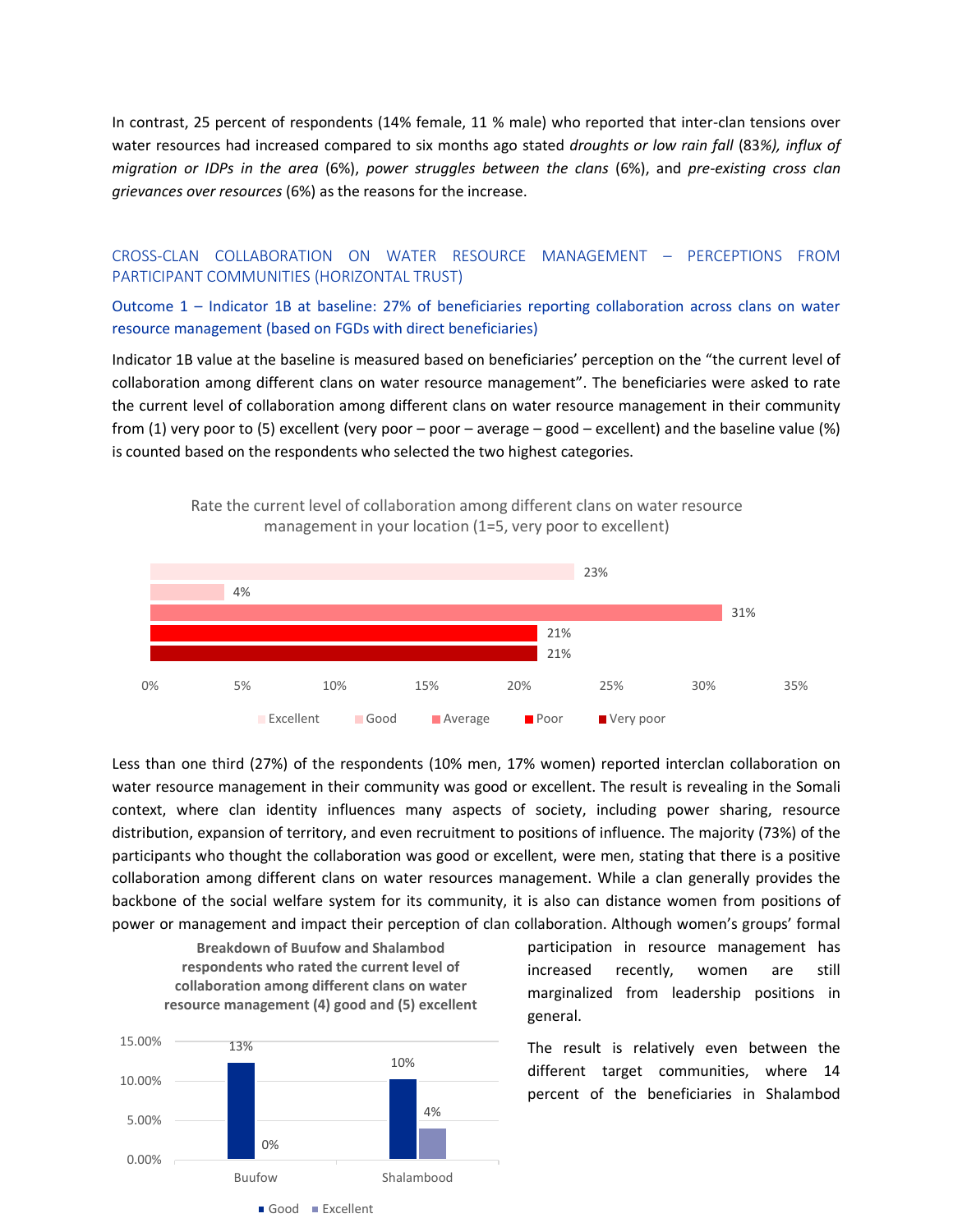rated clan collaboration to be good (10%) or excellent (4%) compared to Buufow 13 percent rated it as 'good'. However, no one in Buufow rated the interclan collaboration as 'excellent'.

According to the FGD participants, interclan collaboration on water resource management has been improving in the last year. However, there is a close interdependence between inter-clan conflict in the districts and clan collaboration on water resources management. One of the respondents stated, "*Clan collaboration on water resource management depends on the situation. Sometimes different clan members collaborate on water resource management without discrimination and other times there is no collaboration. For example, when there is a conflict or dispute between clan members in the district, people only trust those who belong to their clan, and this negatively affects the collaboration among different clans on water resources management. When the inter-clan tensions are high, clan collaboration on water resources is very poor because we are a clan-based society; certain things, including pastures, water resources, and political power are shared based on clans".* This reveals that there is negative correlation between collaboration across clans on water resources and clan tensions.

Despite the perception on the current state of the cross-clan collaboration on water resource management, the community members in the FGDs and the KII participants expressed their willingness to participate and contribute finically to any community development projects. One of the key informant interview participants stated, *"Any society's development depends on community participation and engagement in community projects, we are ready to mobilize the community to participate any proposed project in both financially and physically*." This shows that there is a strong potential for promoting community cohesiveness, buy-in, and ownership as well as empowerment for the community to self-emancipate through collaborative projects, such as matching grants. In addition, Marka District Commissioner highlighted his commitment to projects utilising community contribution for development, and stated, *"even if we don't have the financial means to contribute, we will take part by volunteering our time and energy. We will physically participate in the construction and renovation of canals, bringing construction supplies and mobilizing resources".*

Furthermore, the survey, interviews and KIIs showed that access to drinking water, water for livestock, and agriculture is very poor, and the respondents expect the situation to get worse due to the harsh weather condition in the month of March before the Gu rains start. The main canals started to dry in November 2021 and since then, access to water for farming has been deteriorating. The communities have been experiencing intermittent water distribution for the last years due to decreased water flows in the river, while private water suppliers are very limited and don't have the capacity to provide water for farmers. Some people started to establish private shallow wells to prevent losses of their crops, but this is not an option for the "small-scale farmers" since they depend on subsistence farming. As stated in the FGDs and KIIs *"The main source of water for farming in this area was the river and the whole Shabelle river has run dry and now children can play football where once water used to flow. I don't think we will be able to sustain our farming activities; if the Gu' rain fails again, then life will not be the same here*".

One of the participants from women's group stated during the FGD that *"the recurrent droughts in the region over the last three years has reduced Shabelle river water availability for farming, which has resulted in a lower crop production of vegetables, fruits, and staple food crops like maize and sorghum"*.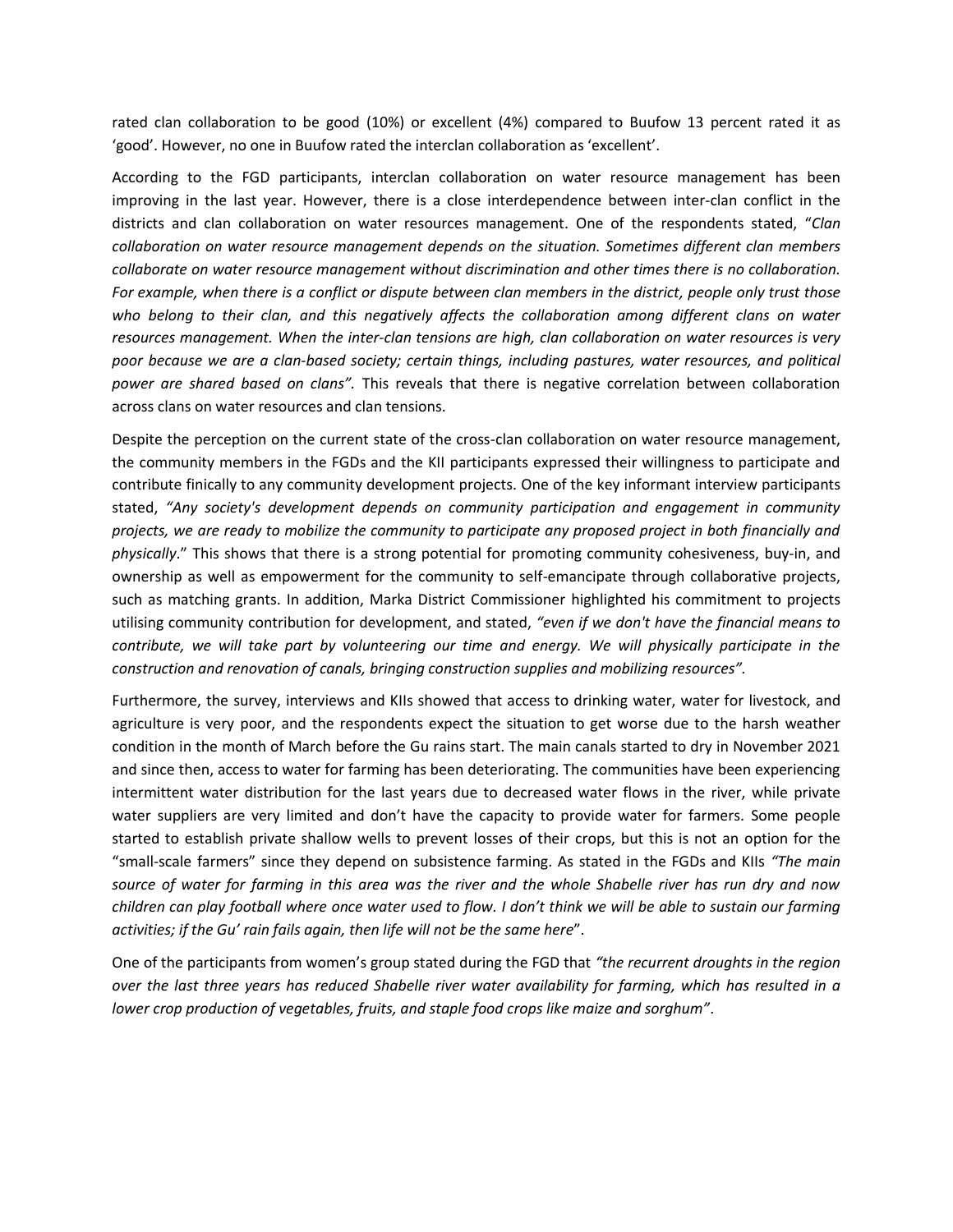#### 4. PERCEPTIONS ON WATER RESOURCE GOVERNANCE AND PARTICIPATION

### DECISION-MAKING AND EFFICIENCY IN WATER RESOURCE MANAGEMENT

#### Overview on existing committees/ organizations, their inclusivity and perceived effectiveness

According to the FGD and KII participants, there are structured community groups that focus on water resource management, including water committees, that work on water distribution, rehabilitation, fund pooling, and farm irrigation management. There are also a farmer's committees or associations that work on farming-related tasks such as seasonal planning and the construction of irrigation canals.



The baseline survey also reveals that most known local organization (36 % of the respondents) that actively manage water and irrigation systems are **canal and irrigation committees**. These committees are made up of a limited number of farmers who are all male. While they voluntarily provide river basin management plan and work on all other substantial matters regarding canals and irrigation, it is notable that these committees are currently not inclusive of gender and clan compositions.

Figure 12: Local organization or committee that actively manages water and The other entities managing water and *irrigation as identified by the survey participants.*

irrigation systems that were identified by the survey participants were **farmers cooperatives, water user committees**, **clan elders,** and lastly **district** 

**authorities** who accounted the lowest number of responses (8%). All these entities were seen as informally established without their members being elected by the wider community. None of these organizations were seen to include enough youth and women and they were seen to be founded more of "community figureheads" rather than people who were perceived competent and motivated.

Both the household surveys and qualitative methods revealed a concern over the lack of inclusivity in and competence of water resources committees. As one of the FGD participant in Buufow stated, "*The membership of the existing committees is not open to everyone in the community, it is only open for the elders and those known by the local administration. For instance, there is a newly constructed borehole in Buufow by IOM and if this borehole is properly managed it would provide enough water for drinking to the entire Buufow villages, but the administration appointed some specific people that are not even from Buufow to manage the borehole and they are not aware of the needs of this community. As a result, they don't release water every day and they only release water to some villages due to their poor management skills".*

# Outcome 2 – Outcome indicator 2A at baseline: 32% of community members reporting effective management of water resources (HH Survey)

Indicator 2A figures at the baseline are measured based on community members' perception on "*effective management of water resources*". The survey participants were asked to rate the current level of effectiveness of water management in their community from (1) *very ineffective* to (5) *very effective* (very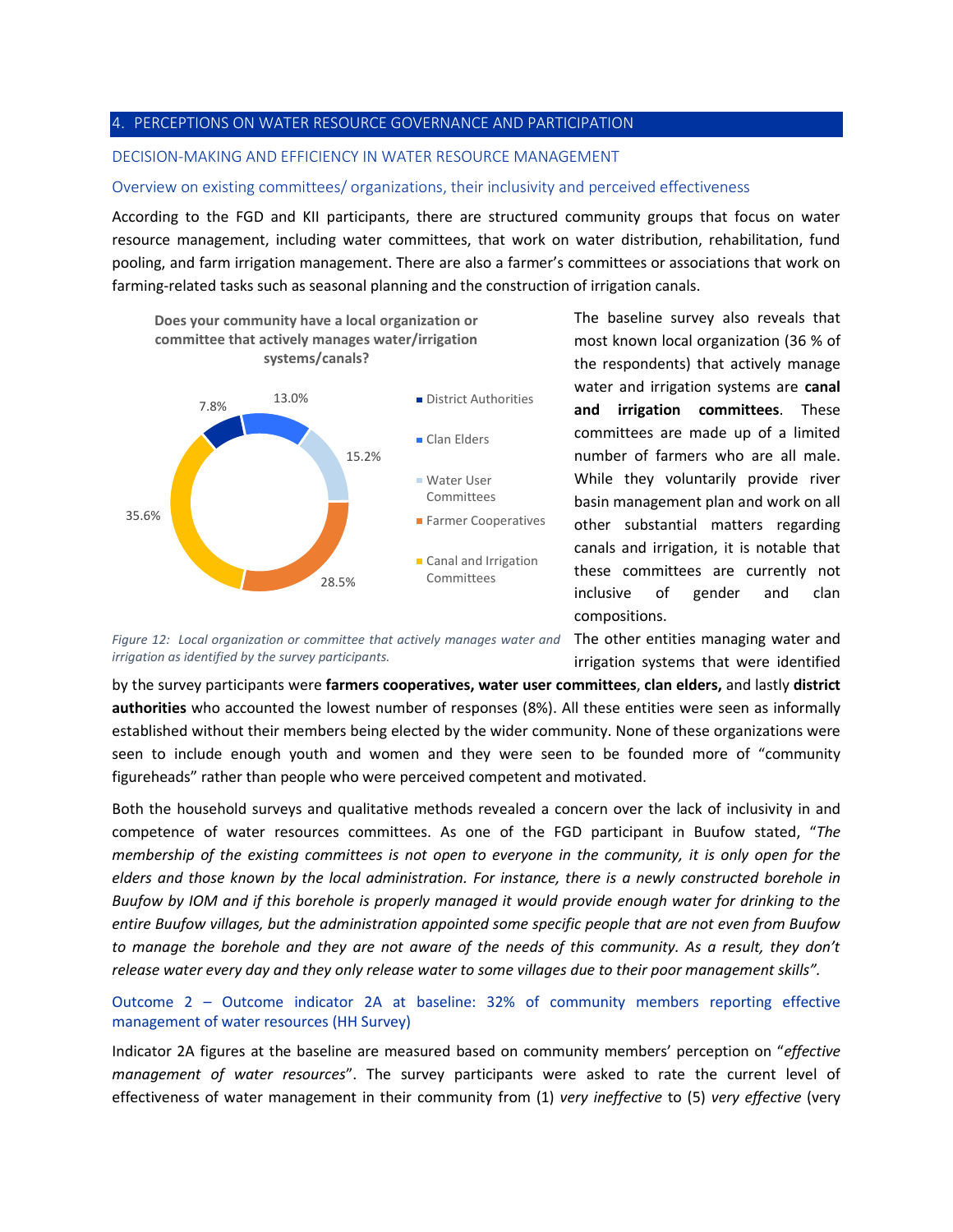ineffective – ineffective – neutral – effective – very effective). Here, the baseline value is determined based on the respondents who rated the highest two categories (4 - *effective* and 5 - *very effective*).



**Rate the current level of effectiveness of water management in your community?**

When respondents were asked to rate the level of effectiveness of water resources management, only 31 percent reported (4) *effective* or (5) *very effective* management of water resources in their communities. Within the group that thought the water management is effective or very effective there was no major difference in the number of women and men respondents. However, overall women showed slight less inclination to think water management was effective compared to men. Considering the low overall score on the indicator (2A), this reveals that the current existing groups are not perceived to effectively manage water

**effectiveness of water resources management in your community (4) effective or (5) very effective?**

**Respondents (32%) who rated the current level of** 



**Breakdown per location: Rate the current level of effectiveness of water resources management in your community from 1-very ineffective to 5- very effective?**



Figure 44: Breakdown per location: Rate the current level of effectiveness of *water resources management in your community from 1-very ineffective to 5- very effective?*

resources.

Consistent with the household survey respondents, the youth respondents in the FGDs highlighted that the existing water management groups do not have the capacity in terms of financial resources and skills to effectively manage water resources which contributes to the perception of the low quality in effectiveness of the water resource management. As part of the discussions, one of the participants stated, "*the need for effective water management within the community is very high, but the current groups cannot manage to meet the needs of the community since they don't have the skills and resources to manages water sources effective*".

With respect to other locations, only 17 percent of respondents in Buufow reported the current water resources management in their community to be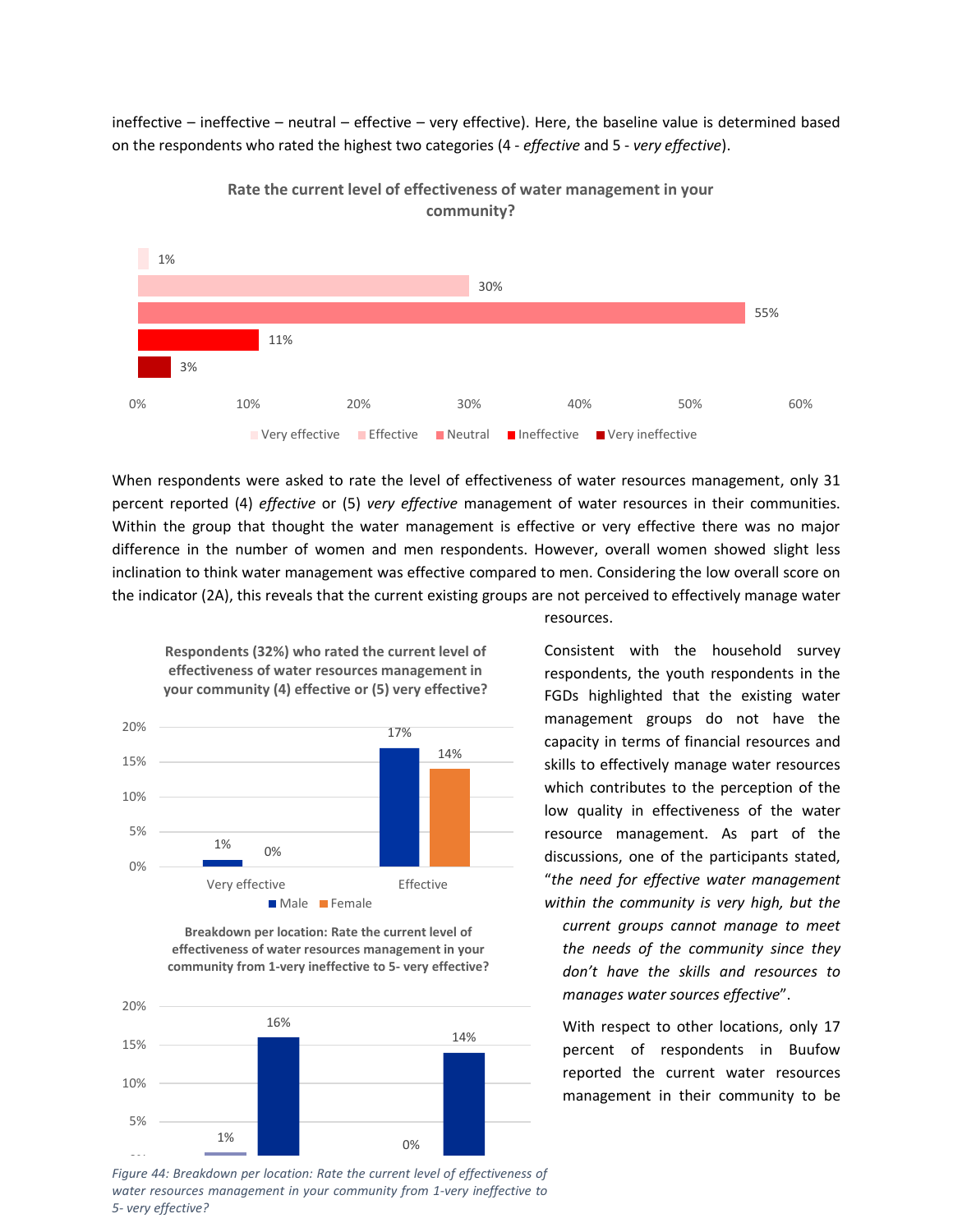effective, while in Shalambod 14 percent of the respondents reported to have effective water resources management. The result provides evidence for the PIAP project call for the need to strengthen the existing water resource management to tackle the increasing water scarcity and enhancing integrated and inclusive water resource management in the Shabelle region.

### YOUTH PARTICIPATION IN WATER RESOURCE MANAGEMENT

## Outcome 2 – Indicator 2B at baseline: 37% of community members reporting participation of young people in decision making regarding water resources (*HH Survey*)

Indicator 2B value at the baseline are determined based on community members' perception of young people in decision making regarding water resources. The survey respondents were asked to rate the level of participation of youth in their community have in decision making regarding water resources form (1) *very low participation* to (5) *very high participation* (Very low participation – low participation – some participation – high participation and very high participation). Therefore, the baseline values are measured based on the respondents who rated the highest two categories (4 *- High participation and 5 - Very high participation*)



When respondents were asked to rate the level of youth participation in decision making regarding water resources management, 37 percent of the respondents reported high or very high participation. This indicates very low level of youth participation in decision making in Buufow and Shalambod. Youth like many other marginalized groups in the lower Shabelle such as women's groups, also face some distinctive structural impediments to their efforts to participate in decision making in general due to an unequal distribution of resources and assets, skewed power relations, and a frequent dependency on the elderly; even though these elders may

*Figure 55: level of participation youth in your community have in decision making regarding water resources?*

be responsible for the continuing oppression of the youth. Consistent with the household survey respondents' views on low youth participation levels, FGDs and KII participants also claimed that youth participation regarding water management is non-existent since only clan elders participate in decision making. *"We don't participate in decision making on water resources management because all water management committees are made up of elders, and they don't include young people in their decision-making discussions*," stated one of the youth FGD participant. FGD participants in general felt the water management committees should reflect more diverse participation. One participant stated, *"It is irrational when elders and committees talk about youth participation and issues that impacts youth without having youth in their discussions."*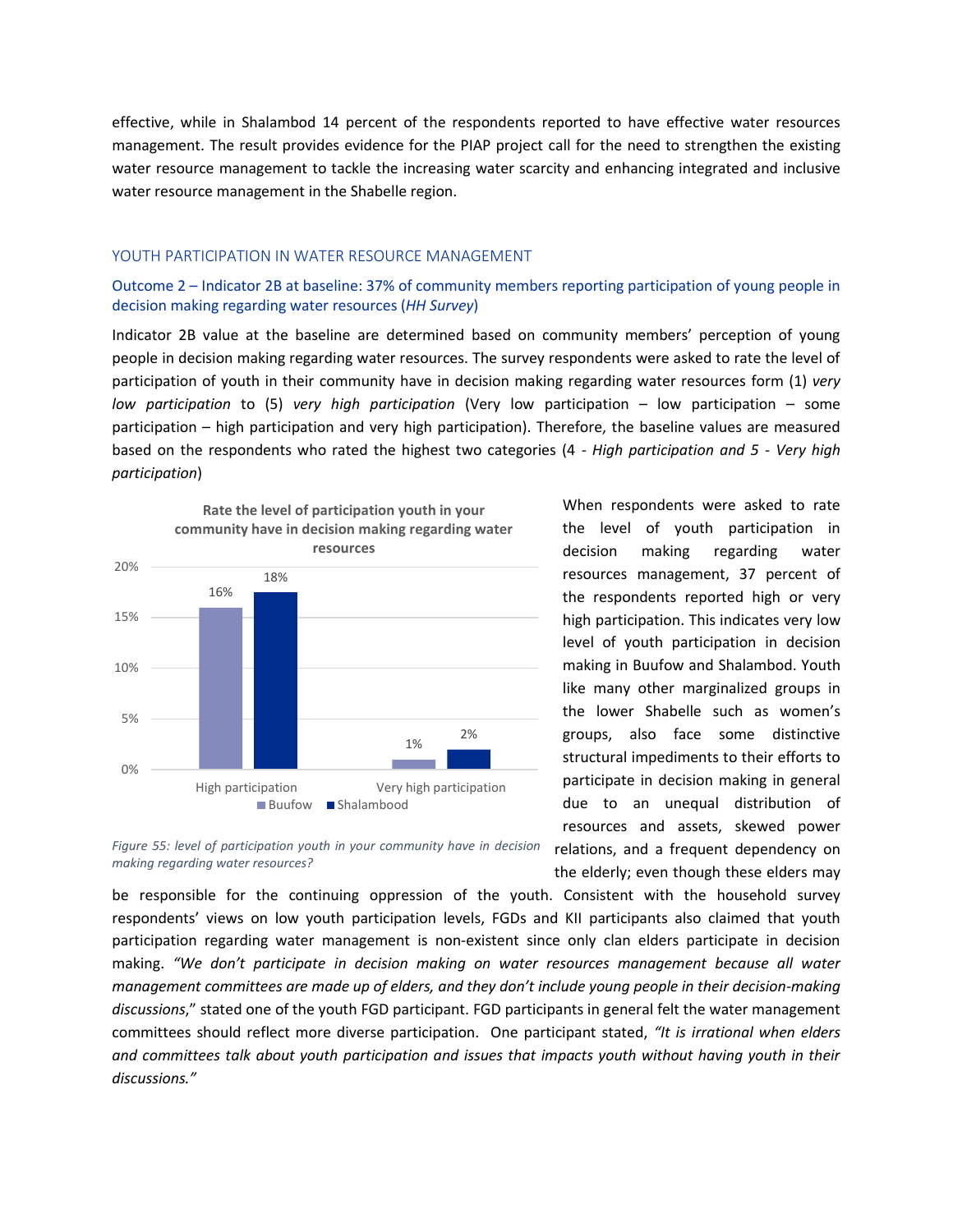### 5. PERCEPTIONS ON COMMUNICATIONS: GOVERNMENT-COMMUNITY ENGAGEMENT

# Output 2.3.1 : What are the functional engagement/communication channels between young people and the local authorities regarding water resources?

Government community engagement through effective communications allows local governments to make more informed decisions on matters that concern local communities by acknowledging and stimulating community participation. It encourages sustainable decisions by communicating the community's needs and interests and at best can create accountability fostering trust towards the government. However, in the context of Lower Shabelle, young people claimed to have not been involved in government community engagement. Moreover, water resources management was solely reported to fall under the community elders with no young people involved in decision-making or discussions.

During the baseline, household survey respondents were asked if they are aware of any specific channels that local authorities use to engage community regarding water resources. Overall, 62 percent of the respondents at baseline were not aware any specific channels that local authorities use to engage the community regarding water resource. Out of the 38 percent who claimed to know a channel that the government uses to engage with the community on water resource management, **community outreach** (40%) was the most known channel. In addition, 36 percent stated **townhalls,** followed by **printed media** (15%), and **social media** (12%) as a channel for the government to engage with the communities in water resource management issues. In addition, FGD and KII participants also mentioned occasional face-to-face interaction and phone calls.

# Output 2.2 – Indicator 2.2.1 at baseline: 0 of functional engagement/communication channels between young people and the local authorities regarding water resources

Consistent with the household survey findings, where a large majority stated they did not know any government channels communicating on water resource management, in addition, in the FGDs youth and women participants stated that there are no existing standard communication channels that are active regarding water resource management. Based on this information the baseline for output 2.2.1 is set at 0.

The participants however, showed interest in having a phone line as a feedback mechanism but were doubtful if the government would be responsive. As one of the FGD groups stated, *"We would prefer to establish communication channels like hotline or toll-free number, but I am worried that the local authorities will not respond to every call."*



When respondents were asked the type of channel they would prefer to use when engaging with the local authorities regarding water resources in their locations, a majority (54%) reported townhalls followed by community outreach (31%), and the least preferred channels by the respondents are print media (9%), Radio (3%) and social media (3%).

This could be attributed to the fact that respondents do not find it convenient using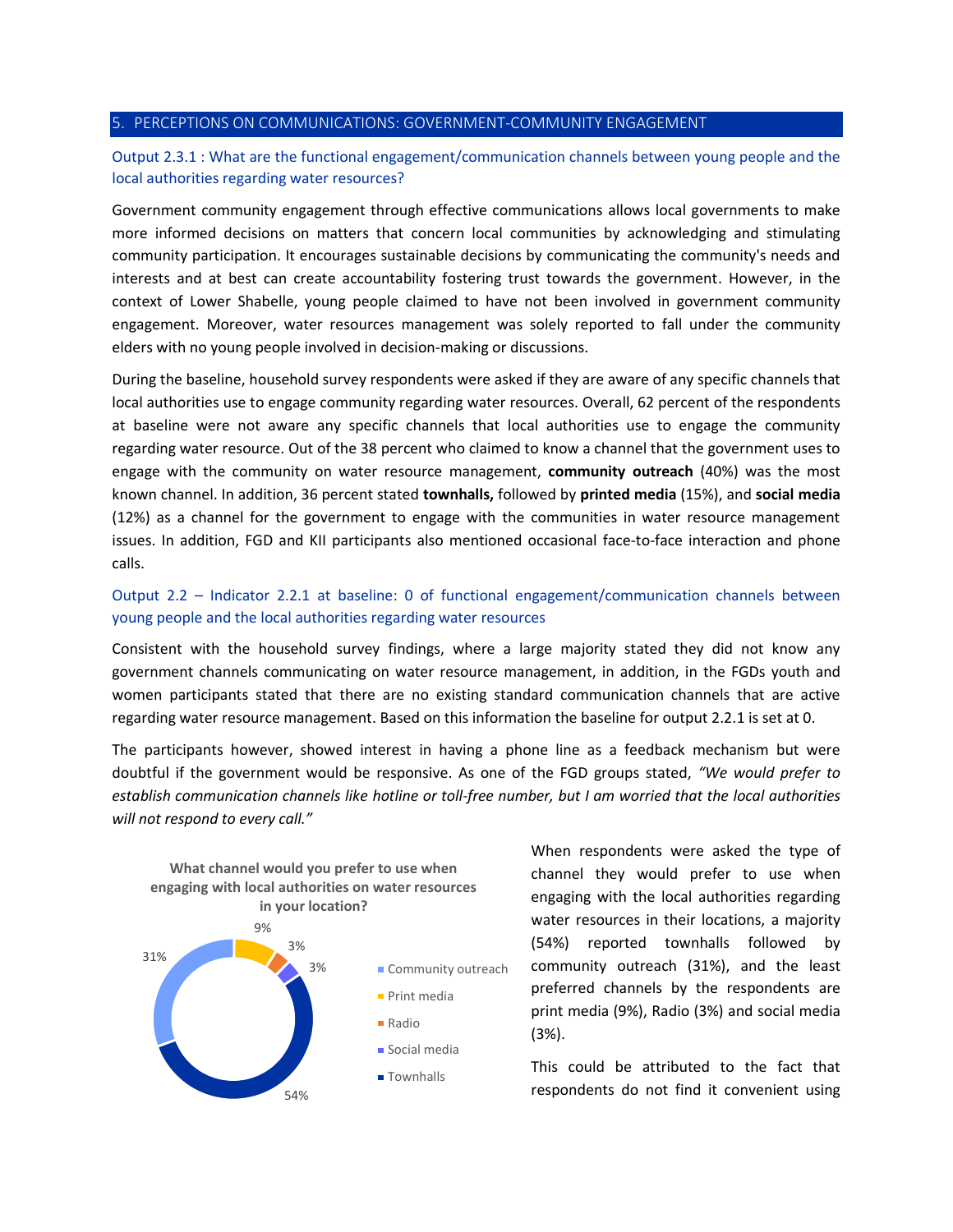methods that are not private and take long to yield results unlike direct interaction. However, based on this, despite the low results on radio as a preferred channel and considering that the programme design in includes a Common Social Accountability Platform that aims at facilitating direct engagement between community members, young people and local authorities, an interactive radio might be still work as a good medium for community government engagement as an interactive platform with guaranteeing a response from the government officials while utilising direct interaction. On the other hand, the result indicates that the PIAP M&E team should establish a tollfree line early on but with a mechanism that guarantees to have a close to 100% response rate to complaints or questions.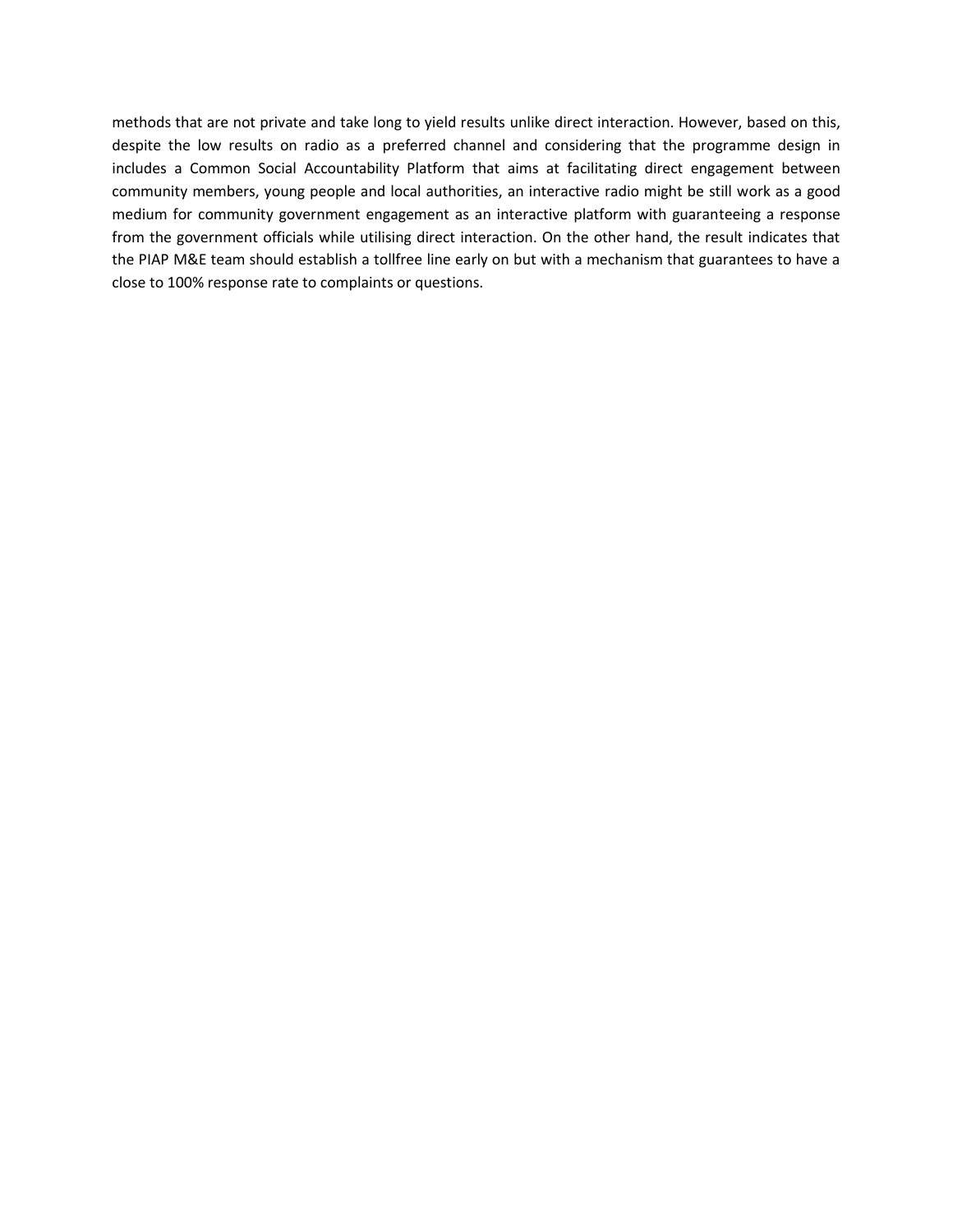### 6. CONCLUSIONS

The FGD and KII findings, along with the outcome indicator baseline values, establish the relevance of the project to the target communities, with an objective that is responding to a dire need with regards to inclusivity in and addressing clan tensions around water management.

With regards to youth participation, the data shows that youth have very low participation in the decisionmaking processes in water resource management, leaving young people in the target communities feeling excluded and perceiving a lack of competance amongst the people holding the decision-making positions. Furthermore, the key informants and FGDs indicated, that the lack of participation in decision-making in general continues to incapacitate young people in terms of skills development and financial resources. The current situation seems to create a dependency on aid for the youth instead of empowering them to build their capacity and enable them to act through organised groups. However, this might be the effects of recurrent droughts along with the security threats from AS in the area.

The findings show that access to irrigation canals, land ownerships, scarcity of water resources and political power sharing are the major drivers of the inter-clan conflict amongst the communities in Buufow and Shalambod districts. Besides, the results also revealed that uncontrollable climatic conditions including insufficient rainfalls and decline of river water flow have been major root cause of inter-clan conflicts in Lower Shabelle.

Based on the KIIs, it is critical to meaningfully involve local leadership at various levels from the project inception and not just at implementation stage. This helps in clarifying expectations and roles right from the beginning to avoid misunderstanding in the middle of project implementation when expectations are not met. In addition, local administration shows political will and commitment towards the project goals which could be harnessed with careful mobilization throughout the project.

The local leaders recommended the rehabilitation of canals to be started as soon as possible before the Gu' rain starts.

Communications platforms should be selected carefully to ensure proper messaging of the programme and reaching the target audience. The data suggest that people prefer interactive platforms while social media however is used little in the target communities. Information related to the project deliverables and impact should be shared with the community before the project starts and community feedback mechanism should be established early on.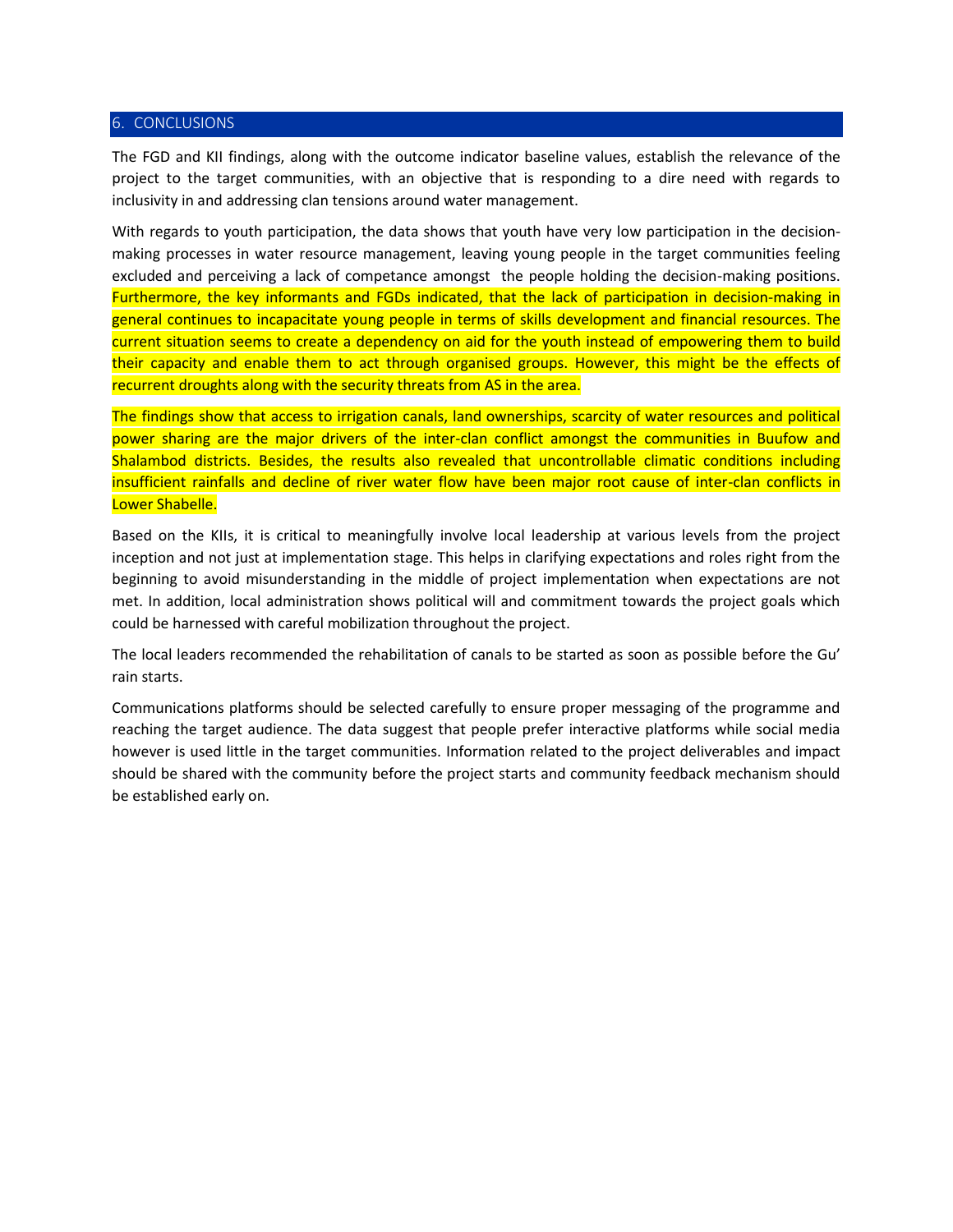# ANNEX 1: PERCEPTION SURVEY QUESTIONNAIRE

# The below questionnaire was translated in Somali and uploaded to Kobo Toolbox for data collection.

| PIAP BASELINE - PERCEPTION SURVEY QUESIONNAIRE |                                                                                                                                                                                                                                                                                                                                                                                                                                                                                                                                                                                                                                                                                                                                                                                                                                                                                                                                                                                                                                                                                                                                                                                                                                                                                                                                                                                                                                                                                                                                                                                                                                                                                                                                                                                                                                                                                  |               |               |            |                        |  |  |
|------------------------------------------------|----------------------------------------------------------------------------------------------------------------------------------------------------------------------------------------------------------------------------------------------------------------------------------------------------------------------------------------------------------------------------------------------------------------------------------------------------------------------------------------------------------------------------------------------------------------------------------------------------------------------------------------------------------------------------------------------------------------------------------------------------------------------------------------------------------------------------------------------------------------------------------------------------------------------------------------------------------------------------------------------------------------------------------------------------------------------------------------------------------------------------------------------------------------------------------------------------------------------------------------------------------------------------------------------------------------------------------------------------------------------------------------------------------------------------------------------------------------------------------------------------------------------------------------------------------------------------------------------------------------------------------------------------------------------------------------------------------------------------------------------------------------------------------------------------------------------------------------------------------------------------------|---------------|---------------|------------|------------------------|--|--|
| Item#                                          | <b>Preliminary Information</b>                                                                                                                                                                                                                                                                                                                                                                                                                                                                                                                                                                                                                                                                                                                                                                                                                                                                                                                                                                                                                                                                                                                                                                                                                                                                                                                                                                                                                                                                                                                                                                                                                                                                                                                                                                                                                                                   |               |               |            |                        |  |  |
| INFORMED CONSENT                               | Hello. My name is<br>working in Lower Shabelle.<br>We are conducting a survey designed to help improve our programs and provide better<br>assistance to your community. This survey will help IOM and FAO to better understand the<br>situation of your communities and their residents. Our work is to evaluate the effectiveness of<br>programs in this area, it is not to provide any direct material assistance.<br>Your household has been randomly selected to take part in this survey. Your participation is<br>completely voluntary. Your personal identifying information will be kept secured, confidential<br>and removed from our dataset. Anonymous results will be used to make changes to our<br>programs. We encourage you to provide your opinions freely and I also want to make it clear<br>that there are no right or wrong answers.<br>The questionnaire takes between 15-20 minutes. To be able to answer these questions<br>accurately, I would like to speak to a man or a woman, who is 18-years old or older, and who<br>would know the most about the situation in your community and in your household.<br>We will observe COVID-19 safety measures including but not limited to wearing masks, not<br>touching our face during interviews, and observing a minimum of a 1.5-meter distance from<br>you.<br>You can stop taking part in the survey at any time. Please take as much time as you need to<br>decide if you would like to participate in this survey. You may ask me any questions about the<br>research project or the survey procedures that you might have. We will not ask your name,<br>nor will we share any of your data with anyone in a way that could link your answers to you.<br>We want you to be comfortable answering candidly. Do you want to ask me anything about<br>the interview before you decide to participate? |               |               |            |                        |  |  |
| EI.                                            | <b>Enumerator Information</b>                                                                                                                                                                                                                                                                                                                                                                                                                                                                                                                                                                                                                                                                                                                                                                                                                                                                                                                                                                                                                                                                                                                                                                                                                                                                                                                                                                                                                                                                                                                                                                                                                                                                                                                                                                                                                                                    |               |               |            | Kobo question type:    |  |  |
| E1.1                                           | Location                                                                                                                                                                                                                                                                                                                                                                                                                                                                                                                                                                                                                                                                                                                                                                                                                                                                                                                                                                                                                                                                                                                                                                                                                                                                                                                                                                                                                                                                                                                                                                                                                                                                                                                                                                                                                                                                         |               |               |            | <b>SELECT ONE</b>      |  |  |
|                                                | A) Buufow                                                                                                                                                                                                                                                                                                                                                                                                                                                                                                                                                                                                                                                                                                                                                                                                                                                                                                                                                                                                                                                                                                                                                                                                                                                                                                                                                                                                                                                                                                                                                                                                                                                                                                                                                                                                                                                                        | B) Shalambod  | C. Osman Qule | D. Gandawe |                        |  |  |
| E1.2                                           | Enumerator Name or code:                                                                                                                                                                                                                                                                                                                                                                                                                                                                                                                                                                                                                                                                                                                                                                                                                                                                                                                                                                                                                                                                                                                                                                                                                                                                                                                                                                                                                                                                                                                                                                                                                                                                                                                                                                                                                                                         |               |               |            | <b>SELECT ONE</b>      |  |  |
| E1.3                                           | <b>GPS</b>                                                                                                                                                                                                                                                                                                                                                                                                                                                                                                                                                                                                                                                                                                                                                                                                                                                                                                                                                                                                                                                                                                                                                                                                                                                                                                                                                                                                                                                                                                                                                                                                                                                                                                                                                                                                                                                                       |               |               |            | <b>GPS COORDINATES</b> |  |  |
|                                                | <b>READ THE INTRO TEXT</b>                                                                                                                                                                                                                                                                                                                                                                                                                                                                                                                                                                                                                                                                                                                                                                                                                                                                                                                                                                                                                                                                                                                                                                                                                                                                                                                                                                                                                                                                                                                                                                                                                                                                                                                                                                                                                                                       |               |               |            |                        |  |  |
| CI.                                            | <b>Consent Information</b>                                                                                                                                                                                                                                                                                                                                                                                                                                                                                                                                                                                                                                                                                                                                                                                                                                                                                                                                                                                                                                                                                                                                                                                                                                                                                                                                                                                                                                                                                                                                                                                                                                                                                                                                                                                                                                                       |               |               |            |                        |  |  |
| Cl.1                                           | Have you (enumerator) read the text above to the respondent?                                                                                                                                                                                                                                                                                                                                                                                                                                                                                                                                                                                                                                                                                                                                                                                                                                                                                                                                                                                                                                                                                                                                                                                                                                                                                                                                                                                                                                                                                                                                                                                                                                                                                                                                                                                                                     |               |               |            | <b>SELECT ONE</b>      |  |  |
|                                                | A. Yes                                                                                                                                                                                                                                                                                                                                                                                                                                                                                                                                                                                                                                                                                                                                                                                                                                                                                                                                                                                                                                                                                                                                                                                                                                                                                                                                                                                                                                                                                                                                                                                                                                                                                                                                                                                                                                                                           |               | B. No         |            |                        |  |  |
| CI.2                                           | Is there a knowledgeable adult present? (Above 18 years old)                                                                                                                                                                                                                                                                                                                                                                                                                                                                                                                                                                                                                                                                                                                                                                                                                                                                                                                                                                                                                                                                                                                                                                                                                                                                                                                                                                                                                                                                                                                                                                                                                                                                                                                                                                                                                     |               |               |            | <b>SELECT ONE</b>      |  |  |
|                                                | A. Yes                                                                                                                                                                                                                                                                                                                                                                                                                                                                                                                                                                                                                                                                                                                                                                                                                                                                                                                                                                                                                                                                                                                                                                                                                                                                                                                                                                                                                                                                                                                                                                                                                                                                                                                                                                                                                                                                           |               |               |            |                        |  |  |
| CI.3                                           | B. No<br>Consent: Do you agree to proceed with the interview?                                                                                                                                                                                                                                                                                                                                                                                                                                                                                                                                                                                                                                                                                                                                                                                                                                                                                                                                                                                                                                                                                                                                                                                                                                                                                                                                                                                                                                                                                                                                                                                                                                                                                                                                                                                                                    |               |               |            | <b>SELECT ONE</b>      |  |  |
|                                                | A. Yes                                                                                                                                                                                                                                                                                                                                                                                                                                                                                                                                                                                                                                                                                                                                                                                                                                                                                                                                                                                                                                                                                                                                                                                                                                                                                                                                                                                                                                                                                                                                                                                                                                                                                                                                                                                                                                                                           |               | B. No         |            |                        |  |  |
| 1.                                             | <b>BASIC DEMOGRAPHICS</b>                                                                                                                                                                                                                                                                                                                                                                                                                                                                                                                                                                                                                                                                                                                                                                                                                                                                                                                                                                                                                                                                                                                                                                                                                                                                                                                                                                                                                                                                                                                                                                                                                                                                                                                                                                                                                                                        |               |               |            |                        |  |  |
| R <sub>1</sub>                                 | <b>Respondent Information</b>                                                                                                                                                                                                                                                                                                                                                                                                                                                                                                                                                                                                                                                                                                                                                                                                                                                                                                                                                                                                                                                                                                                                                                                                                                                                                                                                                                                                                                                                                                                                                                                                                                                                                                                                                                                                                                                    |               |               |            |                        |  |  |
| RI.1                                           | Sex:                                                                                                                                                                                                                                                                                                                                                                                                                                                                                                                                                                                                                                                                                                                                                                                                                                                                                                                                                                                                                                                                                                                                                                                                                                                                                                                                                                                                                                                                                                                                                                                                                                                                                                                                                                                                                                                                             |               |               |            | <b>SELECT ONE</b>      |  |  |
| RI.2                                           | Age:                                                                                                                                                                                                                                                                                                                                                                                                                                                                                                                                                                                                                                                                                                                                                                                                                                                                                                                                                                                                                                                                                                                                                                                                                                                                                                                                                                                                                                                                                                                                                                                                                                                                                                                                                                                                                                                                             |               |               |            | <b>NUMBER</b>          |  |  |
| R1.3                                           | Phone number:                                                                                                                                                                                                                                                                                                                                                                                                                                                                                                                                                                                                                                                                                                                                                                                                                                                                                                                                                                                                                                                                                                                                                                                                                                                                                                                                                                                                                                                                                                                                                                                                                                                                                                                                                                                                                                                                    |               |               |            | <b>NUMBER</b>          |  |  |
| RI.4                                           | Number of Household Members living in the household                                                                                                                                                                                                                                                                                                                                                                                                                                                                                                                                                                                                                                                                                                                                                                                                                                                                                                                                                                                                                                                                                                                                                                                                                                                                                                                                                                                                                                                                                                                                                                                                                                                                                                                                                                                                                              | <b>NUMBER</b> |               |            |                        |  |  |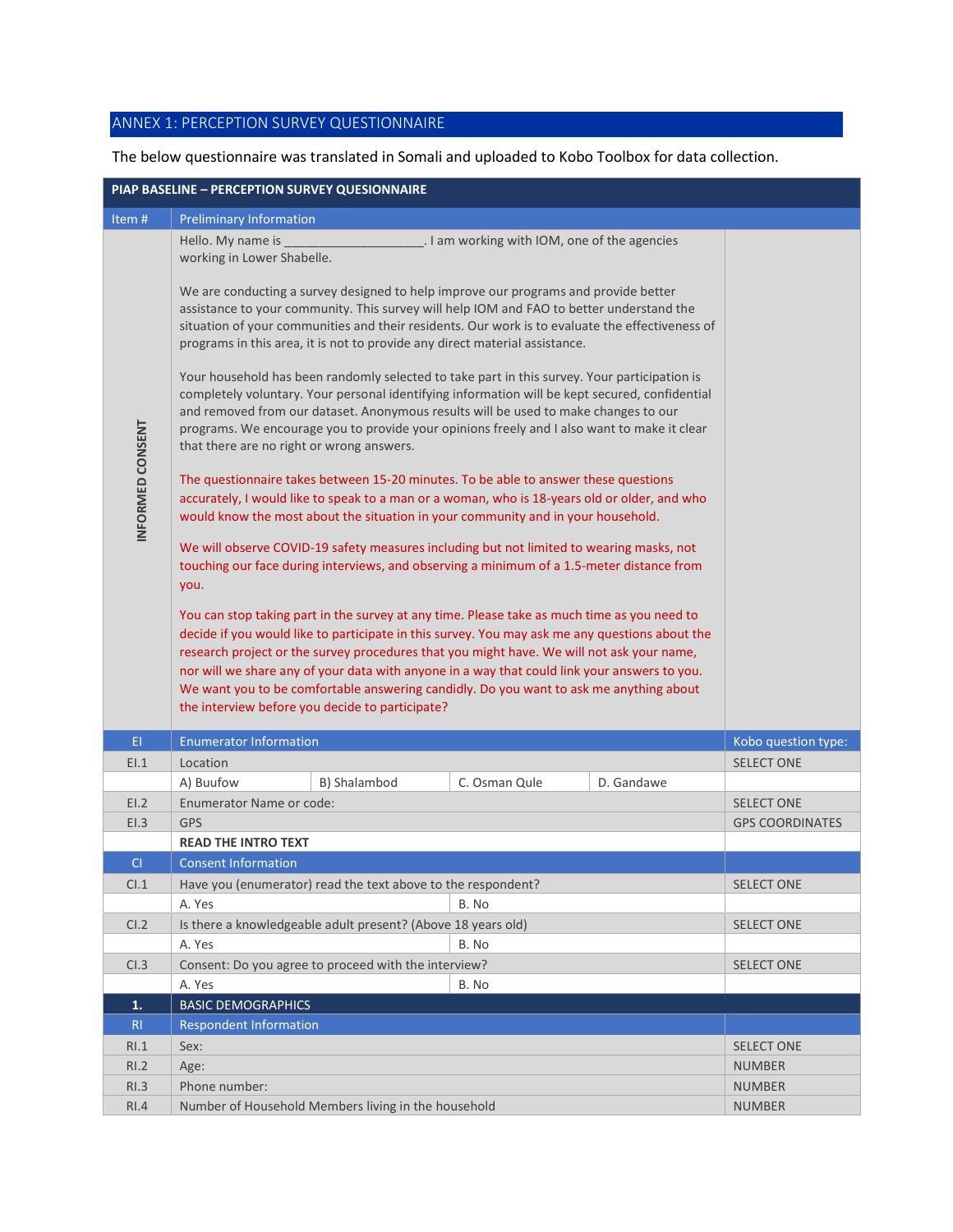| RI.4A   | A. How many boys 0-5 years old                                                                                               |                                            | <b>NUMBER</b>                   |
|---------|------------------------------------------------------------------------------------------------------------------------------|--------------------------------------------|---------------------------------|
| RI.4B   | B. How many girls 0-5 years old                                                                                              | <b>NUMBER</b>                              |                                 |
| RI.4C   | C. How many boys 6-12 years old?                                                                                             | <b>NUMBER</b>                              |                                 |
| RI.4D   | D. How many girls 6-12 years old?                                                                                            | <b>NUMBER</b>                              |                                 |
| RI.4E   | E. How many boys 12-18 years old?                                                                                            | <b>NUMBER</b>                              |                                 |
| RI.4F   | F. How many girls 12-18 years old?                                                                                           | <b>NUMBER</b>                              |                                 |
| RI.4G   |                                                                                                                              |                                            | <b>NUMBER</b>                   |
|         | G. How many men 18-35 years old?                                                                                             |                                            |                                 |
| RI.4H   | H. How many women 18-35 years old?                                                                                           |                                            | <b>NUMBER</b>                   |
| RI.4I   | I. How many men 36 and above years old?                                                                                      |                                            | <b>NUMBER</b>                   |
| RI.4J   | J. How many women 36 and above years old?                                                                                    |                                            | <b>NUMBER</b>                   |
| R.5     | Are you or any member of your household living with disability?                                                              |                                            | <b>SELECT ONE</b>               |
|         | A. Yes                                                                                                                       | B. No                                      |                                 |
| R.5.1   | If R.5 = A, what difficulties do you or member of your household have doing certain activities<br>because of the disability? |                                            | SELECT ALL THAT<br><b>APPLY</b> |
|         | A. Hearing                                                                                                                   | E. Self-care (bathing, dressing, eating)   |                                 |
|         | B. Seeing - problem with eye sight                                                                                           | F. Difficulties with talking               |                                 |
|         | C. Difficulties with walking or climbing stairs                                                                              | G. Others, specify                         |                                 |
|         | D. Remembering (memory loss)                                                                                                 |                                            |                                 |
| R.6     | What is the main source of income in your household?                                                                         |                                            | <b>SELECT ONE</b>               |
|         | A. Farming                                                                                                                   | E. Selling goods (small-scale business)    |                                 |
|         | <b>B.</b> Livestock                                                                                                          | F. Remittances                             |                                 |
|         | C. Casual labour (e.g. agriculture, livestock,                                                                               | G. Humanitarian assistance (cash transfer) |                                 |
|         | fishing, or non-agricultural)                                                                                                |                                            |                                 |
|         | D. Housework (e.g. laundry, cooking, child                                                                                   | H. Other, specify                          |                                 |
|         | care)                                                                                                                        |                                            |                                 |
|         |                                                                                                                              |                                            |                                 |
| 2.      | <b>CONTEXT QUESTIONS</b>                                                                                                     |                                            |                                 |
| $A = 6$ | <b>Water and Sanitation</b>                                                                                                  |                                            |                                 |
| A.1     | What is the main source of drinking water for your household members?                                                        |                                            | <b>SELECT ONE</b>               |
|         | A. Borehole                                                                                                                  | C. Canals                                  |                                 |
|         | B. River / stream                                                                                                            | D. Other, specify                          |                                 |
| A.2     | Does your household have enough access to drinking water?                                                                    |                                            | <b>SELECT ONE</b>               |
|         | A. Often or Always                                                                                                           | C. Rarely or never                         |                                 |
|         | <b>B.</b> Sometimes                                                                                                          | D. Refuse to answer                        |                                 |
| A.3     | What is the MAIN barrier to access to drinking water?                                                                        |                                            | <b>SELECT ONE</b>               |
|         | A. Climatic causes (floods, drought, etc.)                                                                                   | F. Water is salty at the water point       |                                 |
|         | B. Economic causes (lack of financial means<br>to buy or collect)                                                            | G. No barrier                              |                                 |
|         | C. Insecurity/ Conflict                                                                                                      | H. Others, specify                         |                                 |
|         | D. Distance of water source                                                                                                  | I. Refuse to answer                        |                                 |
|         | E. Lack or absence of water source                                                                                           |                                            |                                 |
| A.4     | If you household has livestock, what is the main source of drinking water for your animals?                                  |                                            |                                 |
|         | A. Borehole                                                                                                                  | D. Water is salty at the water point       |                                 |
|         | B. River / stream                                                                                                            | E. Other, specify                          |                                 |
|         | C. Canals                                                                                                                    | G. My household has no livestock animals   |                                 |
| A.4.1   | If A.4 is A-E, if your household has livestock, do you have enough water for your animals?                                   |                                            | <b>SELECT ONE</b>               |
|         | A. Often or Always                                                                                                           | C. Rarely or never                         |                                 |
|         | <b>B.</b> Sometimes                                                                                                          | D. Refuse to answer                        |                                 |
|         |                                                                                                                              |                                            |                                 |
| A.4.2   | If A.4 is A-G, What is the MAIN barrier to access to water for livestock?                                                    |                                            | SELECT ONE                      |
|         | A. Climatic causes (floods, drought, etc)                                                                                    | E. Lack or absence of water source         |                                 |
|         | B. Economic causes (lack of financial means<br>to buy or collect)                                                            | F. No barrier                              |                                 |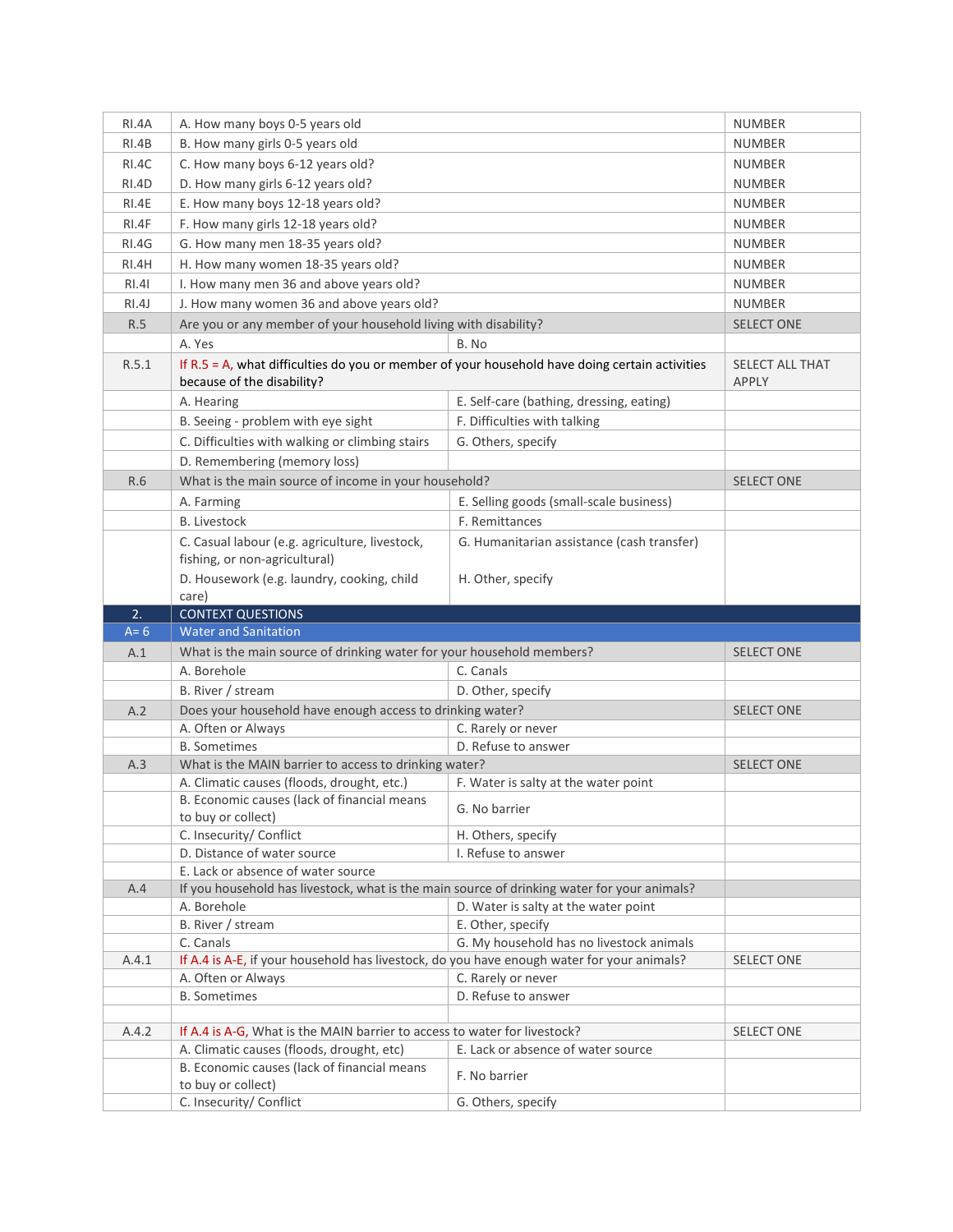|              | D. Distance of water source                                                                                                 | H. Refuse to answer                             |                                 |  |
|--------------|-----------------------------------------------------------------------------------------------------------------------------|-------------------------------------------------|---------------------------------|--|
| A.5          | Do you have access to canals or water irrigation points?                                                                    |                                                 | <b>SELECT ONE</b>               |  |
|              | A. Often/Always                                                                                                             | C. Never/rarely                                 |                                 |  |
|              | <b>B.</b> Sometimes                                                                                                         | D. Refuse to answer                             |                                 |  |
| A.6          | What is the main barrier in accessing canals or water irrigation points?                                                    |                                                 | <b>SELECT ONE</b>               |  |
|              | A. No canals or waterpoints nearby                                                                                          | D. Access cost/tax too expensive.               |                                 |  |
|              | B. Access denied by those controlling                                                                                       | E. No applicable                                |                                 |  |
|              | C. Too damaged, need repairs                                                                                                |                                                 |                                 |  |
| 3.           | <b>HORIZONTAL TRUST</b>                                                                                                     |                                                 | 2.                              |  |
| $B = 3$      | Inter-Clan Tensions (Outcome 1A)                                                                                            |                                                 |                                 |  |
|              | Compared to now and 6 months ago, would you say inter-clan tensions over water resources                                    |                                                 | <b>SELECT ONE</b>               |  |
| B.1          | have increased, reduced, or stayed the same?                                                                                |                                                 |                                 |  |
|              | A. Increased                                                                                                                | C. Situation has stayed the same                |                                 |  |
|              | <b>B.</b> Reduced                                                                                                           |                                                 |                                 |  |
|              | If $B.1 = A$ , What is the main reason for the increase in inter-clan tensions over water                                   |                                                 |                                 |  |
| B.1.1        | resources?                                                                                                                  |                                                 | <b>SELECT ONE</b>               |  |
|              | A. Drought / low rain fall                                                                                                  | D. Power struggle between the clans             |                                 |  |
|              | B. Influx of migrants/IDPs in the area                                                                                      | E. Other, specify                               |                                 |  |
|              | C. Pre-existing cross clan grievances over                                                                                  |                                                 |                                 |  |
|              | resources                                                                                                                   |                                                 |                                 |  |
| B.1.2        | If B.1=B, what is the main reason for the reduction of inter-clan tensions over the water<br>resources?                     |                                                 | <b>SELECT ONE</b>               |  |
|              | A. Access to dispute resolution mechanism                                                                                   | D. Cross clan/inclusive collaboration in water  |                                 |  |
|              |                                                                                                                             | management                                      |                                 |  |
|              | B. Adequate water supply                                                                                                    | E. Increased government-community               |                                 |  |
|              |                                                                                                                             | engagement                                      |                                 |  |
|              | C. Fair distribution management of water                                                                                    | D. Other, specify                               |                                 |  |
|              | If B.1=C, What is the main reason the situation remaining the same with regards to the inter-                               |                                                 | <b>SELECT ONE</b>               |  |
| <b>B.1.3</b> | clan tensions over the water resources (positive or negative)?                                                              |                                                 |                                 |  |
|              | A. Drought / low rain fall                                                                                                  | F. Cross clan/ inclusive collaboration in water |                                 |  |
|              |                                                                                                                             | management                                      |                                 |  |
|              | B. Influx of migrants/IDPs in the area                                                                                      | G. Adequate water supply                        |                                 |  |
|              | C. Pre-existing cross clan grievances over                                                                                  | Fair distribution management of water           |                                 |  |
|              | resources                                                                                                                   |                                                 |                                 |  |
|              | D. Power struggle between the clans                                                                                         | Increased government-community                  |                                 |  |
|              |                                                                                                                             | engagement                                      |                                 |  |
|              | E. Access to dispute resolution mechanism                                                                                   | H. Other, specify                               |                                 |  |
| B.2          | What is the main reason behind the inter-clan tensions over water resources?                                                |                                                 | SELECT ALL THAT<br><b>APPLY</b> |  |
|              | A. Water scarcity at communal water point                                                                                   | F. Conflict over water between farmers and      |                                 |  |
|              |                                                                                                                             | herders                                         |                                 |  |
|              | B. Dispute over price of rent/payment for the                                                                               | G. Conflict over water between farmers          |                                 |  |
|              | water                                                                                                                       |                                                 |                                 |  |
|              | C. Dispute over who owns the water source                                                                                   | H. Other, specify                               |                                 |  |
|              | D. Dispute over boundaries of the water                                                                                     | I. Refuse to answer                             |                                 |  |
|              | source                                                                                                                      |                                                 |                                 |  |
|              | E. Dispute between host community and IDP                                                                                   |                                                 |                                 |  |
|              | over host community water point<br>Have you or your family been involved in disputes, fights or have encountered challenges |                                                 |                                 |  |
| B.3          | related to access to land on which you live, for the past year?                                                             |                                                 | <b>SELECT ONE</b>               |  |
|              | A. Often or always                                                                                                          | B. Never or rarely                              |                                 |  |
|              | <b>B.</b> Sometimes                                                                                                         | C. Refuse to Answer                             |                                 |  |
|              | Rate the level of inter-clan tensions over water resources in your community from '1' very                                  |                                                 | <b>SELECT ONE</b>               |  |
| B.4          | tense to '5' very peaceful                                                                                                  |                                                 |                                 |  |
|              | A. Very tense                                                                                                               |                                                 |                                 |  |
|              | B. Tense                                                                                                                    |                                                 |                                 |  |
|              | C. Neutral                                                                                                                  |                                                 |                                 |  |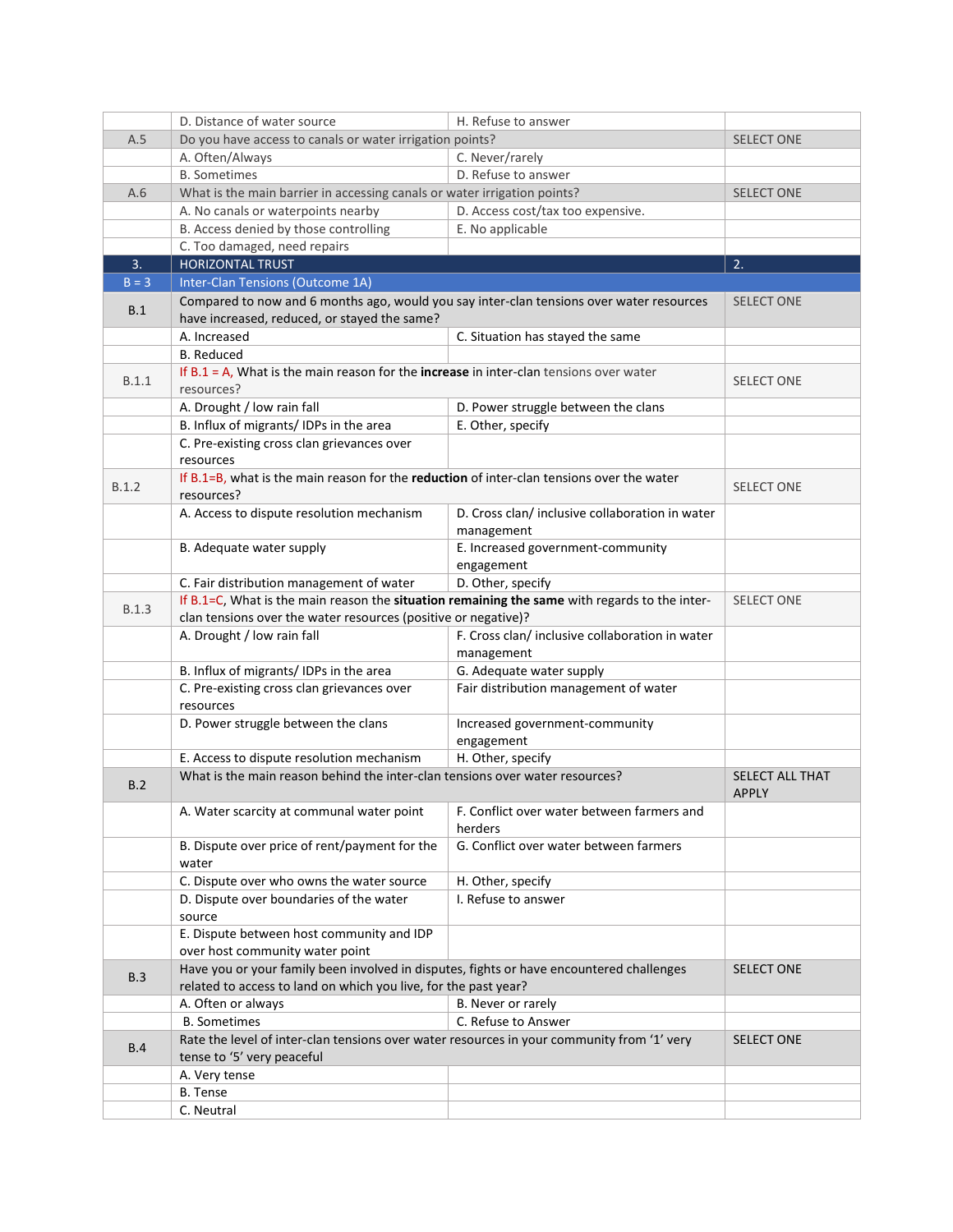|         | D. Peaceful                                                                                                                                                 |                    |                            |                   |
|---------|-------------------------------------------------------------------------------------------------------------------------------------------------------------|--------------------|----------------------------|-------------------|
|         | E. Very Peaceful                                                                                                                                            |                    |                            |                   |
| 4.      | <b>VERTICAL TRUST</b>                                                                                                                                       |                    |                            |                   |
| $C = 4$ | Decision-making in & efficiency of water resource management (Outcome 2A)                                                                                   |                    |                            |                   |
|         | Does your community have a local organization or committee that actively manages                                                                            |                    | <b>SELECT ALL THAT</b>     |                   |
| C.1     | water/irrigation systems/canals (repairs, distribution, access, including decision-making)?                                                                 | <b>APPLY</b>       |                            |                   |
|         | (Select all that are relevant)                                                                                                                              |                    |                            |                   |
|         | A. Water User Committees                                                                                                                                    |                    | E. District Authorities    |                   |
|         | B. Canal and Irrigation Committees                                                                                                                          |                    | F. Other, specify          |                   |
|         | C. Farmer Cooperatives                                                                                                                                      |                    | G. No organized water      |                   |
|         |                                                                                                                                                             |                    | management                 |                   |
|         | D. Clan Elders                                                                                                                                              |                    |                            |                   |
| C.2     | Does this/ do these entities effectively manage water resources (repairs, distribution, or                                                                  |                    |                            | <b>SELECT ONE</b> |
|         | access to water) in your community                                                                                                                          |                    |                            |                   |
|         | A. Yes                                                                                                                                                      |                    | B. No                      |                   |
| C.3     | Imagine the district government announced they would repair a damaged canal for the                                                                         |                    |                            | <b>SELECT ONE</b> |
|         | community. How confident are you that the project would finish on time?                                                                                     |                    |                            |                   |
|         | A. Not confident at all<br><b>B.</b> Unconfident                                                                                                            |                    | D. Confident               |                   |
|         |                                                                                                                                                             |                    | E. Very confident          |                   |
|         | C. Neutral                                                                                                                                                  |                    |                            |                   |
| C.4     | Rate the current level of effectiveness of water management in your community from '1' very<br>ineffective to '5' very effective                            |                    |                            | <b>SELECT ONE</b> |
|         | A. Very Ineffective                                                                                                                                         |                    | D. Effective               |                   |
|         | <b>B.</b> Ineffective                                                                                                                                       |                    | E. Very Effective          |                   |
|         | C. Neutral                                                                                                                                                  |                    |                            |                   |
| $D = 4$ | Youth Participation in Water Resource Management (Outcome 2B)                                                                                               |                    |                            | a.                |
| D.1     | Does your community have youth group(s) that actively organizes the youth in your local area                                                                |                    |                            | <b>SELECT ONE</b> |
|         | (not the government)?                                                                                                                                       |                    |                            |                   |
|         | A. Yes                                                                                                                                                      | B. No              |                            |                   |
| D.2     | Do young people (age 15-35) as an organized group in your community play an active role in                                                                  |                    |                            | <b>SELECT ONE</b> |
|         | managing water resources?                                                                                                                                   |                    |                            |                   |
|         | A. Yes                                                                                                                                                      | B. No              |                            |                   |
| D.2.1   | If $D.2 = A$ , How do young people play a role in water management?                                                                                         |                    |                            | <b>TEXT</b>       |
| D.3     | Do women in your community play a role in managing water resources?                                                                                         |                    |                            | <b>SELECT ONE</b> |
|         | A. Yes                                                                                                                                                      | B. No              |                            |                   |
| D.3.1   | If $D.3 = A$ , How do women people play a role in water management?<br>Rate the level of participation that youth in your community have in decision making |                    |                            | <b>TEXT</b>       |
| D.4     | regarding water resources, from '1' very low participation to '5' very high participation                                                                   |                    |                            | <b>SELECT ONE</b> |
|         | A. Very low                                                                                                                                                 |                    | D. High participation      |                   |
|         | B. Low                                                                                                                                                      |                    | E. Very high participation |                   |
|         | C. Some participation                                                                                                                                       |                    |                            |                   |
| $E = 2$ | Communication channels (output 2.3.1)                                                                                                                       |                    |                            |                   |
|         | Are you aware of any specific channels (meetings, townhalls, social media groups etc.) how                                                                  |                    |                            |                   |
| E.1     | local authorities engage with the community regarding water resources?                                                                                      |                    |                            | <b>SELECT ONE</b> |
|         | A. Yes                                                                                                                                                      | B. No              |                            |                   |
|         | If $E.1 = A$ , Specify the channels the local authorities to use to engage with the community                                                               |                    | <b>SELECT ALL THAT</b>     |                   |
| E.1.1   | regarding water resources?                                                                                                                                  |                    |                            | APPLY             |
|         | A. Townhalls                                                                                                                                                | E. Print media     |                            |                   |
|         | B. Community outreach                                                                                                                                       | F. Other (Specify) |                            |                   |
|         | C. Social media                                                                                                                                             |                    |                            |                   |
|         | D. Radio                                                                                                                                                    |                    |                            |                   |
| E.1.2   | If E.1 = A or B, What channel would you prefer to use when engaging with local authorities on                                                               |                    |                            | <b>SELECT ONE</b> |
|         | water resources in your location?                                                                                                                           |                    |                            |                   |
|         | A. Townhalls                                                                                                                                                | E. Print media     |                            |                   |
|         | B. Community outreach                                                                                                                                       | F. Other (Specify) |                            |                   |
|         | C. Social media                                                                                                                                             |                    |                            |                   |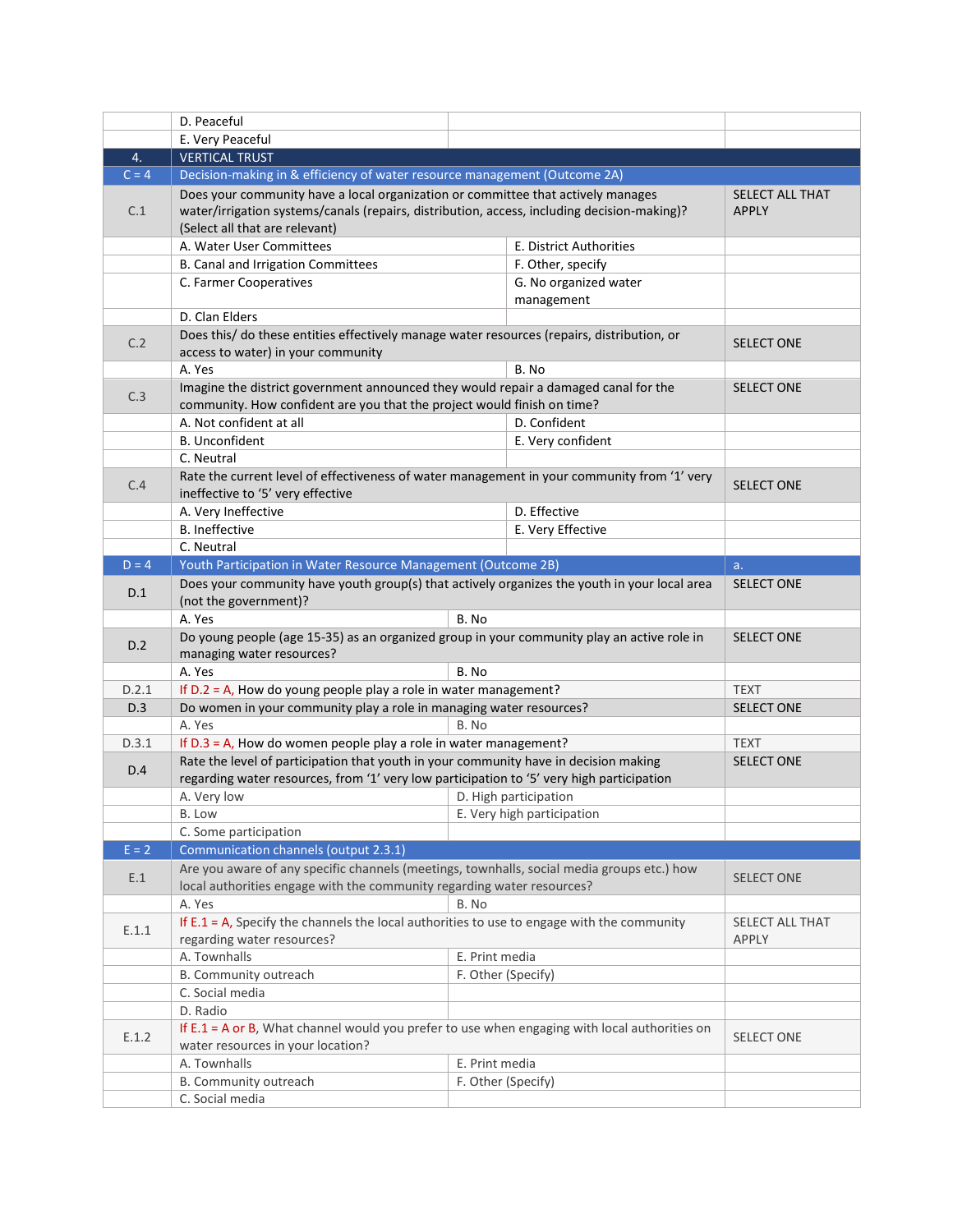|         | D. Radio                                                                                                                                                                                                                                                                                                                                                                                                                                                                                                                                                                                                                              |                                         |                   |
|---------|---------------------------------------------------------------------------------------------------------------------------------------------------------------------------------------------------------------------------------------------------------------------------------------------------------------------------------------------------------------------------------------------------------------------------------------------------------------------------------------------------------------------------------------------------------------------------------------------------------------------------------------|-----------------------------------------|-------------------|
| E.1.3   | If E.1 = A, Do the local authorities specifically engage with young people (15-32) on water                                                                                                                                                                                                                                                                                                                                                                                                                                                                                                                                           | <b>SELECT ONE</b>                       |                   |
|         | resource management?                                                                                                                                                                                                                                                                                                                                                                                                                                                                                                                                                                                                                  |                                         |                   |
|         | A. Yes                                                                                                                                                                                                                                                                                                                                                                                                                                                                                                                                                                                                                                | B. No                                   |                   |
| E.1.4   | If $E.1 = A$ , Do the local authorities specifically engage with women on water resource                                                                                                                                                                                                                                                                                                                                                                                                                                                                                                                                              |                                         | <b>SELECT ONE</b> |
|         | management?                                                                                                                                                                                                                                                                                                                                                                                                                                                                                                                                                                                                                           |                                         |                   |
|         | A. Yes                                                                                                                                                                                                                                                                                                                                                                                                                                                                                                                                                                                                                                | B. No                                   |                   |
| E.2     | Are you aware of any complaint or feedback mechanisms regarding water resources in your                                                                                                                                                                                                                                                                                                                                                                                                                                                                                                                                               |                                         | <b>SELECT ONE</b> |
|         | community?                                                                                                                                                                                                                                                                                                                                                                                                                                                                                                                                                                                                                            | B. No                                   |                   |
|         | A. Yes                                                                                                                                                                                                                                                                                                                                                                                                                                                                                                                                                                                                                                |                                         |                   |
| E.2.1   | If $E.2 = A$ , What type of mechanism exists in your location?                                                                                                                                                                                                                                                                                                                                                                                                                                                                                                                                                                        |                                         | <b>SELECT ONE</b> |
|         | A. Phone hotline / Toll free number                                                                                                                                                                                                                                                                                                                                                                                                                                                                                                                                                                                                   | C. Suggestion box                       |                   |
|         | <b>B. SMS</b>                                                                                                                                                                                                                                                                                                                                                                                                                                                                                                                                                                                                                         | D. Other (Specify)                      |                   |
| E.2.2   | If $E.2 = A$ or B, What type of mechanism would you prefer for community feedback in your<br>location?                                                                                                                                                                                                                                                                                                                                                                                                                                                                                                                                |                                         | <b>SELECT ONE</b> |
|         | A. Phone hotline / Toll free number                                                                                                                                                                                                                                                                                                                                                                                                                                                                                                                                                                                                   | C. Suggestion box                       |                   |
|         | <b>B. SMS</b>                                                                                                                                                                                                                                                                                                                                                                                                                                                                                                                                                                                                                         | D. Other (Specify)                      |                   |
| 5.      | <b>AFTER SURVEY</b>                                                                                                                                                                                                                                                                                                                                                                                                                                                                                                                                                                                                                   |                                         |                   |
| $F = 3$ | After survey questions for interviewee                                                                                                                                                                                                                                                                                                                                                                                                                                                                                                                                                                                                |                                         |                   |
| F.1     | Thank you for your responses! As mentioned in the beginning, you will not receive any direct<br>benefits for completing this survey nor will anything you say risk your rights to assistance. We<br>will never quote you or anyone else in any way and will keep all information about your<br>specific responses confidential. The survey is now over and the information you have<br>provided will be very helpful for us to improve our programming. We will do our best to come<br>back and communicate the findings with you.<br>Thank you for your time again. Is it okay if we return after about a year to come and ask a few | <b>SELECT ONE</b>                       |                   |
|         | more questions to see how things are progressing?                                                                                                                                                                                                                                                                                                                                                                                                                                                                                                                                                                                     |                                         |                   |
|         | A. Yes                                                                                                                                                                                                                                                                                                                                                                                                                                                                                                                                                                                                                                | B. No                                   |                   |
|         | We would like to understand how different community groups perceive water resource<br>management in their communities.                                                                                                                                                                                                                                                                                                                                                                                                                                                                                                                |                                         |                   |
| F.2     | To help us understand this, we would like to know which clan you belong?<br>Do not read out the options.                                                                                                                                                                                                                                                                                                                                                                                                                                                                                                                              |                                         | <b>SELECT ONE</b> |
|         | A. Abgaal                                                                                                                                                                                                                                                                                                                                                                                                                                                                                                                                                                                                                             | D. Habar Gidir                          |                   |
|         | <b>B.</b> Banadiri                                                                                                                                                                                                                                                                                                                                                                                                                                                                                                                                                                                                                    | E. Murusade                             |                   |
|         | B. Biyomaal                                                                                                                                                                                                                                                                                                                                                                                                                                                                                                                                                                                                                           | F. Other, specify                       |                   |
|         | C. Jareer                                                                                                                                                                                                                                                                                                                                                                                                                                                                                                                                                                                                                             | G. Refuse to answer                     |                   |
| F.3     | Under which displacement group would you consider yourself?                                                                                                                                                                                                                                                                                                                                                                                                                                                                                                                                                                           |                                         | <b>SELECT ONE</b> |
|         | A. IDP                                                                                                                                                                                                                                                                                                                                                                                                                                                                                                                                                                                                                                | D. Host community                       |                   |
|         | B. Returnee from abroad                                                                                                                                                                                                                                                                                                                                                                                                                                                                                                                                                                                                               | E. Refuse to answer                     |                   |
|         | C. Returnee from internal displacement                                                                                                                                                                                                                                                                                                                                                                                                                                                                                                                                                                                                |                                         |                   |
| F.4     | Do you have any questions for me or is there anything else you would like to share?                                                                                                                                                                                                                                                                                                                                                                                                                                                                                                                                                   |                                         | <b>SELECT ONE</b> |
|         | A. Yes<br>B. No                                                                                                                                                                                                                                                                                                                                                                                                                                                                                                                                                                                                                       |                                         |                   |
| F.4.1   | If $F.A = A$ , what would you like to ask or share?                                                                                                                                                                                                                                                                                                                                                                                                                                                                                                                                                                                   |                                         |                   |
| $F.5$   | Do you have any questions for me or is there anything else you would like to share?                                                                                                                                                                                                                                                                                                                                                                                                                                                                                                                                                   |                                         | <b>TEXT</b>       |
| $G = 2$ | After survey questions for enumerator                                                                                                                                                                                                                                                                                                                                                                                                                                                                                                                                                                                                 |                                         |                   |
| G.1     | Which of the following statements do you think best describes the respondents<br>understanding of the questions?<br><b>Enumerator perception only</b>                                                                                                                                                                                                                                                                                                                                                                                                                                                                                 |                                         | <b>SELECT ONE</b> |
|         | A. Understood most of the questions                                                                                                                                                                                                                                                                                                                                                                                                                                                                                                                                                                                                   | D. Understood most of the questions but |                   |
|         |                                                                                                                                                                                                                                                                                                                                                                                                                                                                                                                                                                                                                                       | with some help.                         |                   |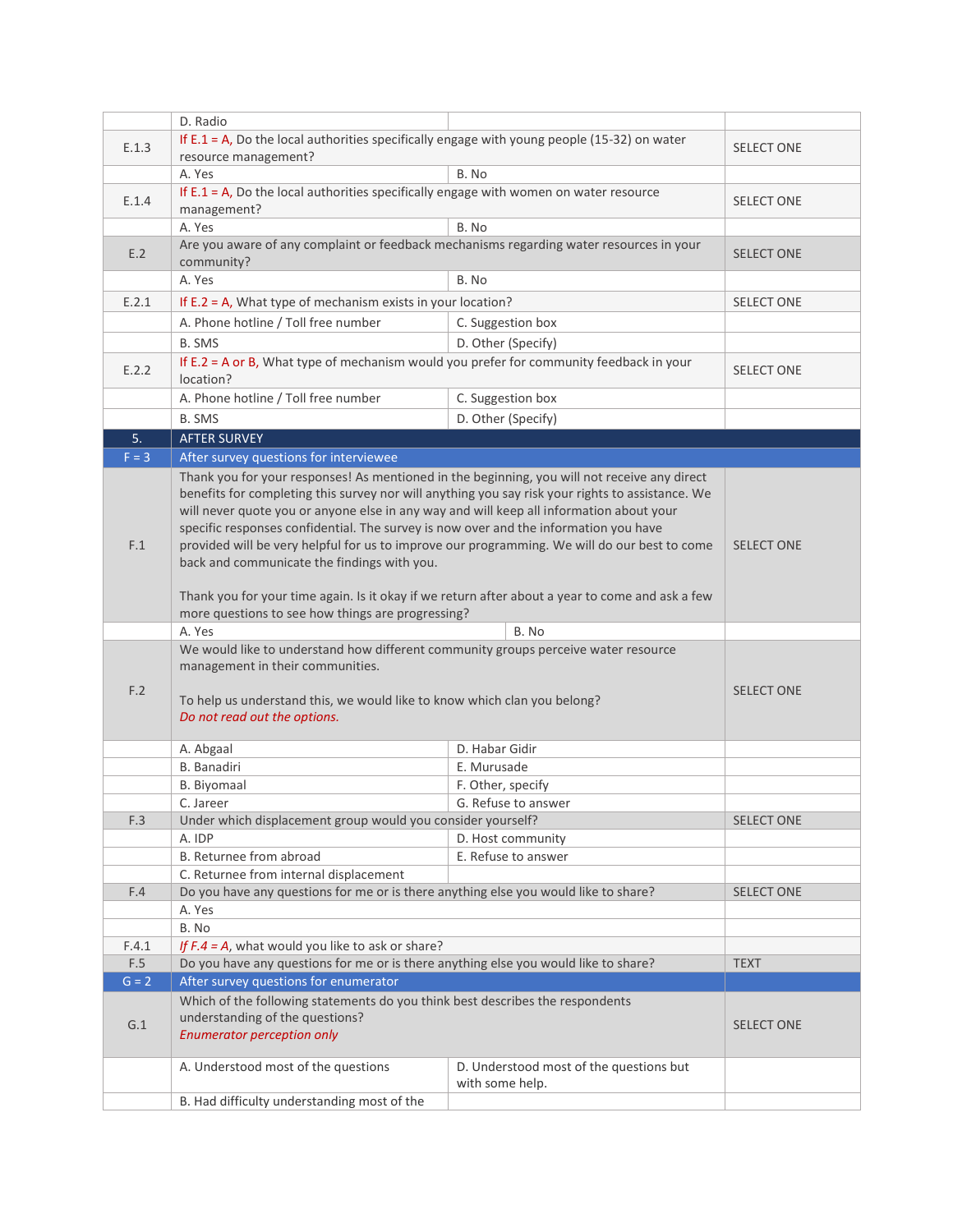|     | questions, even with help from me                                                                                                                       |  |                                      |                   |
|-----|---------------------------------------------------------------------------------------------------------------------------------------------------------|--|--------------------------------------|-------------------|
|     | C. Understood all the questions                                                                                                                         |  |                                      |                   |
| G.2 | Which of the following statements best describes the respondent's level of comfort<br>responding to the questions?<br><b>Enumerator perception only</b> |  |                                      | <b>SELECT ONE</b> |
|     | A. Comfortable with most questions                                                                                                                      |  | D. Uncomfortable with some questions |                   |
|     | B. Generally uncomfortable with<br>questionnaire                                                                                                        |  |                                      |                   |
|     | C. Comfortable (at ease) with entire<br>questionnaire                                                                                                   |  |                                      |                   |

### ANNEX 2: FGD & KII QUESTIONNAIRE

FGDs and KIIs were conducted in Somali by IOM MEAL Officer. KIIs followed the same questionnaire as the FGD guide.

#### **PIAP BASELINE ASSESSMENT - FOCUS GROUP DISCUSSION GUIDE**

PRELIMINARY INFORMATION

#### Objective and participants

Objective of the Focus Group Discussion (FGD) is to collect information towards the PIAP Outcome indicators to establish baseline line and target value(s). The data will be triangulated with finding from HH perception survey and IOM / FAO assessments.

The FGDs will specifically focus on Outcome indicator 1B *to understand how direct participants and community understands and collaborates around water resource management* in the programme target locations*.* Additional questions will be asked to verify information around output 2.3.1, and Outcomes 1A, 2A, and 2B where relevant.

Participants are selected from direct beneficiaries who are women and youth groups directly benefitting from the project, and a selection of indirect beneficiaries who represent the 'lay community' in the target locations. FGDs will include a diverse range of participants, including IDPs or returnees, gender balance, age range, people with disabilities, and members from influential and less influential clans in Buufow and Shalambod target locations.

Overall, four FGDs will be conducted. Two FGDs per target locations (Buufow and Shalambod; one female only and one male only group in each location.

#### INFORMED CONSENT

Hello. My name is \_\_\_\_\_\_\_\_\_\_\_\_\_\_\_\_\_\_\_\_\_\_\_\_. I am working with IOM, one of the agencies working in Lower Shabelle.

We are conducting a baseline assessment designed to help improve our programs and provide better assistance to your community. This assessment will help IOM and FAO to better understand the situation of your communities and their residents with regards to water resource management. Our work is to evaluate the effectiveness of projects in this area, it is not to provide any direct material assistance.

Your participation is completely voluntary. Your personal identifying information will be kept secured, confidential, and removed from our dataset. Results will be presented anonymous and used to understand the relevance and impact of our projects. We encourage you to provide your answers freely and I also want to make it clear that there are no right or wrong answers.

Our discussion will take between 30-60 minutes. We will observe COVID-19 safety measures including but not limited to wearing masks, not touching our face during interviews, and observing a minimum of a 1.5-meter distance from you.

You can stop taking part in the discussion at any time. There is no right or wrong answer, everyone is free to reflect their feelings and experiences. You may ask me any questions about the project or the survey procedures that you might have. We will not ask your name, nor will we share any of your data with anyone in a way that could link your answers to you. We want you to be comfortable answering candidly.

Before we begin and you decide to participate, do you want to ask me anything about the group discussion?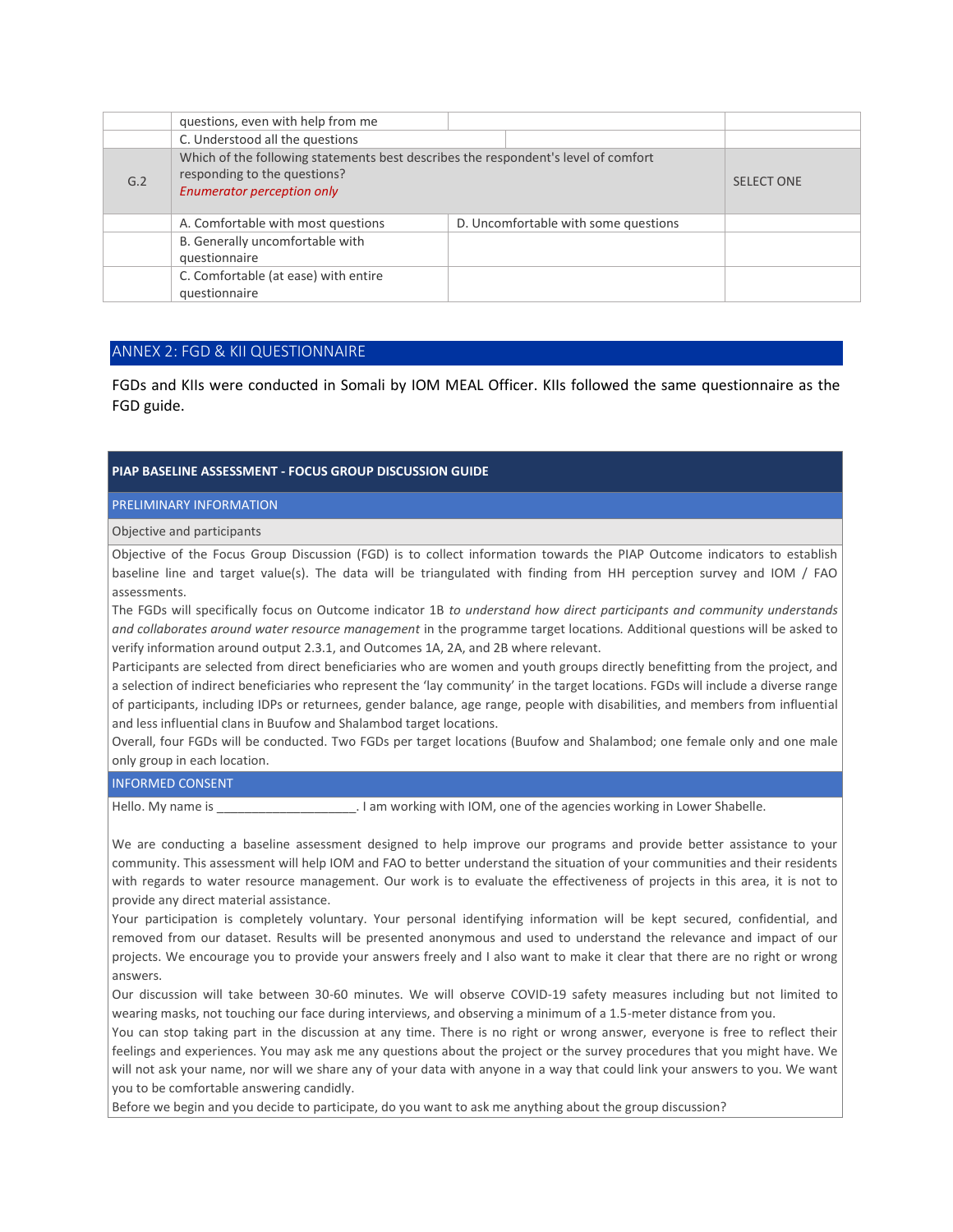We will be discussing themes around your water resources and how they are managed in your community. By water resource management we mean the *process of planning, developing, and managing water resources, in terms of both water quantity and quality, across all water uses. It includes the institutions, infrastructure, incentives, and information systems that support and guide water management*<sup>2</sup> *.*

| <b>ENUMERATOR INFORMATION</b>                                                                                                                                                                                                                                                             |                                                                                                                                                                                                                                                                                                                                                                                          |                                                                                                                                                                                                                                                                                                                                                                                  |  |
|-------------------------------------------------------------------------------------------------------------------------------------------------------------------------------------------------------------------------------------------------------------------------------------------|------------------------------------------------------------------------------------------------------------------------------------------------------------------------------------------------------------------------------------------------------------------------------------------------------------------------------------------------------------------------------------------|----------------------------------------------------------------------------------------------------------------------------------------------------------------------------------------------------------------------------------------------------------------------------------------------------------------------------------------------------------------------------------|--|
| <b>Moderator Name</b>                                                                                                                                                                                                                                                                     |                                                                                                                                                                                                                                                                                                                                                                                          |                                                                                                                                                                                                                                                                                                                                                                                  |  |
| Data collection date                                                                                                                                                                                                                                                                      |                                                                                                                                                                                                                                                                                                                                                                                          |                                                                                                                                                                                                                                                                                                                                                                                  |  |
| <b>District and State</b>                                                                                                                                                                                                                                                                 |                                                                                                                                                                                                                                                                                                                                                                                          |                                                                                                                                                                                                                                                                                                                                                                                  |  |
| Village                                                                                                                                                                                                                                                                                   |                                                                                                                                                                                                                                                                                                                                                                                          |                                                                                                                                                                                                                                                                                                                                                                                  |  |
| <b>FOCUS GROUP PROFILE</b>                                                                                                                                                                                                                                                                |                                                                                                                                                                                                                                                                                                                                                                                          |                                                                                                                                                                                                                                                                                                                                                                                  |  |
| Total number of participants:                                                                                                                                                                                                                                                             |                                                                                                                                                                                                                                                                                                                                                                                          |                                                                                                                                                                                                                                                                                                                                                                                  |  |
| $\Box$ Men Participants<br>Number of men:<br>Number of direct beneficiaries:<br>Number of indirect beneficiaries:<br>Age range:<br>Observations: e.g. youth groups, IDPs, community members from XX<br>location, community leaders, influential clans etc.                                |                                                                                                                                                                                                                                                                                                                                                                                          | $\Box$ Women Participants<br>Number of women:<br>Number of direct beneficiaries:<br>Number of indirect beneficiaries:<br>Age range:<br>Observations: e.g. women/ youth groups,<br>IDPs.<br>community members from XX location, community<br>leaders, influential clans etc.                                                                                                      |  |
| <b>FOCUS GROUP DISCUSSION QUESTIONS</b>                                                                                                                                                                                                                                                   |                                                                                                                                                                                                                                                                                                                                                                                          |                                                                                                                                                                                                                                                                                                                                                                                  |  |
| <b>Guide</b>                                                                                                                                                                                                                                                                              | A. Context questions (A=3)                                                                                                                                                                                                                                                                                                                                                               |                                                                                                                                                                                                                                                                                                                                                                                  |  |
| reveal potential / current inter-<br>clan tensions over water resources<br>engagements or collaborations. If not answered probe more on the following:<br>drivers<br>of<br>inter-clan<br>resource conflicts; and how they<br>feel water resource inter-clan<br>conflicts can be addressed | why not?<br>water   What are the key challenges you face regarding water access?<br>water for agricultural use?                                                                                                                                                                                                                                                                          | Probing in section A.1-A.2 aims to $ A.1$ How would you describe access to water for drinking and agricultural use?<br>Has anything changed recently concerning the management of water resources? Why or<br>What are the causes of these challenges and how can they be addressed?<br>Did anyone mention conflicts, what type, are they any dispute accessing drinking water or |  |
|                                                                                                                                                                                                                                                                                           |                                                                                                                                                                                                                                                                                                                                                                                          |                                                                                                                                                                                                                                                                                                                                                                                  |  |
| Probing - cross clan collaboration,<br>youth / women participation                                                                                                                                                                                                                        | A.2 Are you aware of any community groups working on water resources management in<br>the context? If yes, what kind of work do they usually do?<br>Have you ever participated or involved such groups?<br>If not answered, probe:<br>Is membership for these groups open to all? If now, who are allowed to and not to join?<br>Why?<br>Note down, tensions or dynamics between groups. |                                                                                                                                                                                                                                                                                                                                                                                  |  |
|                                                                                                                                                                                                                                                                                           |                                                                                                                                                                                                                                                                                                                                                                                          |                                                                                                                                                                                                                                                                                                                                                                                  |  |
| Probing (vertical trust) - Inter-<br>clan/ community tensions, control<br>question to B.4                                                                                                                                                                                                 | that governs water management is fair?<br>Explain why, why not?                                                                                                                                                                                                                                                                                                                          | A.3 Do you think that the current clan composition in the committee or local organization                                                                                                                                                                                                                                                                                        |  |

<sup>&</sup>lt;sup>2</sup> World Bank definition for [Water Resource](https://www.worldbank.org/en/topic/waterresourcesmanagement#:~:text=Water%20Resources%20Management%20(WRM)%20is,support%20and%20guide%20water%20management.) Management. Available at online at World Bank website: Water Resource [Management.](https://www.worldbank.org/en/topic/waterresourcesmanagement#:~:text=Water%20Resources%20Management%20(WRM)%20is,support%20and%20guide%20water%20management.)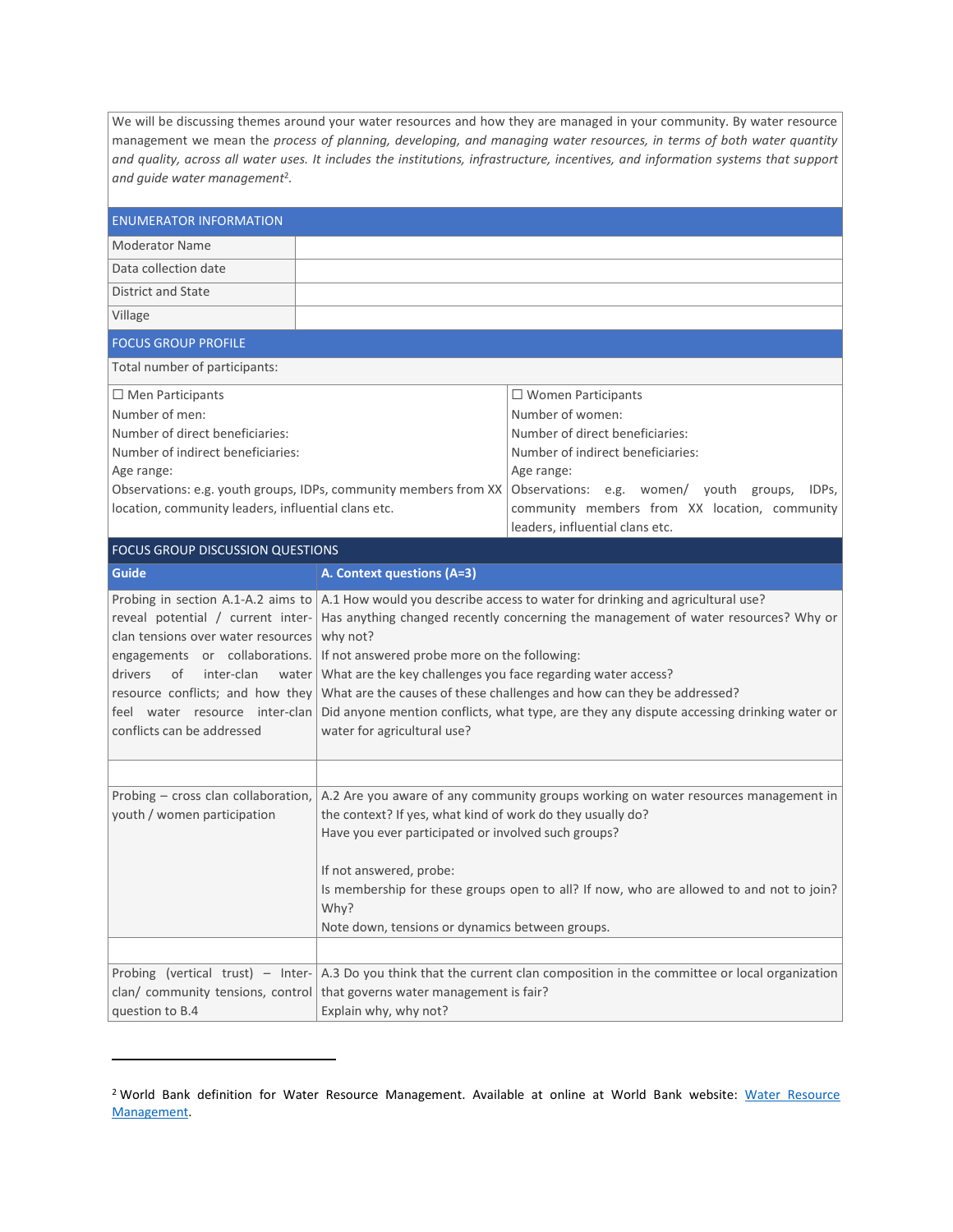| <b>Guide</b>                                                       | <b>B.</b> Core questions $(B = 5)$                                                                                                                                                                                                                                                                                                                         |
|--------------------------------------------------------------------|------------------------------------------------------------------------------------------------------------------------------------------------------------------------------------------------------------------------------------------------------------------------------------------------------------------------------------------------------------|
| Scenario 1 (horizontal trust)                                      | B.1 Imagine there is water shortage in your community and that your neighbour is from a<br>competing clan/sub-clan. Do you believe they would help you if your family was in dire<br>need of water?                                                                                                                                                        |
|                                                                    |                                                                                                                                                                                                                                                                                                                                                            |
| Scenario 2 (horizontal trust)                                      | B.2 If an NGO/UN is willing to pay for half of the rehabilitation of irrigation systems or<br>canals if different clans work together and all contribute money to finance the remaining<br>amount needed. Would you be willing to work together and contribute financially? If not<br>willing, why?                                                        |
|                                                                    |                                                                                                                                                                                                                                                                                                                                                            |
| cohesion)                                                          | Probing (horizontal trust/ social B.3 In some communities, people do things together and try to help each other while in<br>other areas people mostly go their own way. In general, what kind of community would<br>you say you live in; is it one where people mostly help each other, or where people mostly<br>go their own way? Explain your response. |
|                                                                    |                                                                                                                                                                                                                                                                                                                                                            |
| Rating question $-$ horizontal trust<br>(Outcome 1A/ clan tension) | B.4 To what extent is there fair power sharing among different clans in the management<br>of water in your community? (1) very unfair, (2) unfair, (3) partially fair, (4) fair, (5) very<br>fair                                                                                                                                                          |
| Qualitative<br>observations: group                                 | 1 (# of respondents answering $1 = 0$ ; F/M)                                                                                                                                                                                                                                                                                                               |
| clan<br>consensus,<br>consensus,                                   | 2 (# of respondents answering $2 = 0$ ; F/M)                                                                                                                                                                                                                                                                                                               |
| differing opinions amongst age                                     | 3 (# of respondents answering $3 = 0$ ; F/M)                                                                                                                                                                                                                                                                                                               |
| groups?                                                            | 4 (# of respondents answering $4 = 0$ ; F/M)                                                                                                                                                                                                                                                                                                               |
|                                                                    | 5 (# of respondents answering $5 = 0$ ; F/M)                                                                                                                                                                                                                                                                                                               |
| Rating question - indicator 1B                                     | B.5 What is the current level of collaboration among different clans on water resource<br>management in your context (1) very poor, (2) poor, (3) average, (4) good, (5) excellent                                                                                                                                                                         |
| Qualitative<br>observations: group                                 | 1 (# of respondents answering $1 = 0$ ; F/M)                                                                                                                                                                                                                                                                                                               |
| clan<br>consensus,<br>consensus,                                   | 2 (# of respondents answering $2 = 0$ ; F/M)                                                                                                                                                                                                                                                                                                               |
| differing opinions amongst age                                     | 3 (# of respondents answering $3 = 0$ ; F/M)                                                                                                                                                                                                                                                                                                               |
| groups?                                                            | 4 (# of respondents answering $4 = 0$ ; F/M)                                                                                                                                                                                                                                                                                                               |
|                                                                    | 5 (# of respondents answering $5 = 0$ ; F/M)                                                                                                                                                                                                                                                                                                               |
| <b>Guide</b>                                                       | <b>Closing questions (c=2)</b>                                                                                                                                                                                                                                                                                                                             |
| Existing and preferred community                                   | C.1 Does your local authority have a channel for feedback or complaints related to water                                                                                                                                                                                                                                                                   |
| feedback mechanism                                                 | resource management? What would be your preferred channel to communicate to the                                                                                                                                                                                                                                                                            |
|                                                                    | local authorities or local leadership about issues related to water, including access, repair                                                                                                                                                                                                                                                              |
|                                                                    | of infrastructure, or efficiency of management?                                                                                                                                                                                                                                                                                                            |
|                                                                    |                                                                                                                                                                                                                                                                                                                                                            |
|                                                                    | C.2 If you would like to share any other information, comments and suggestions please<br>feel free                                                                                                                                                                                                                                                         |
|                                                                    |                                                                                                                                                                                                                                                                                                                                                            |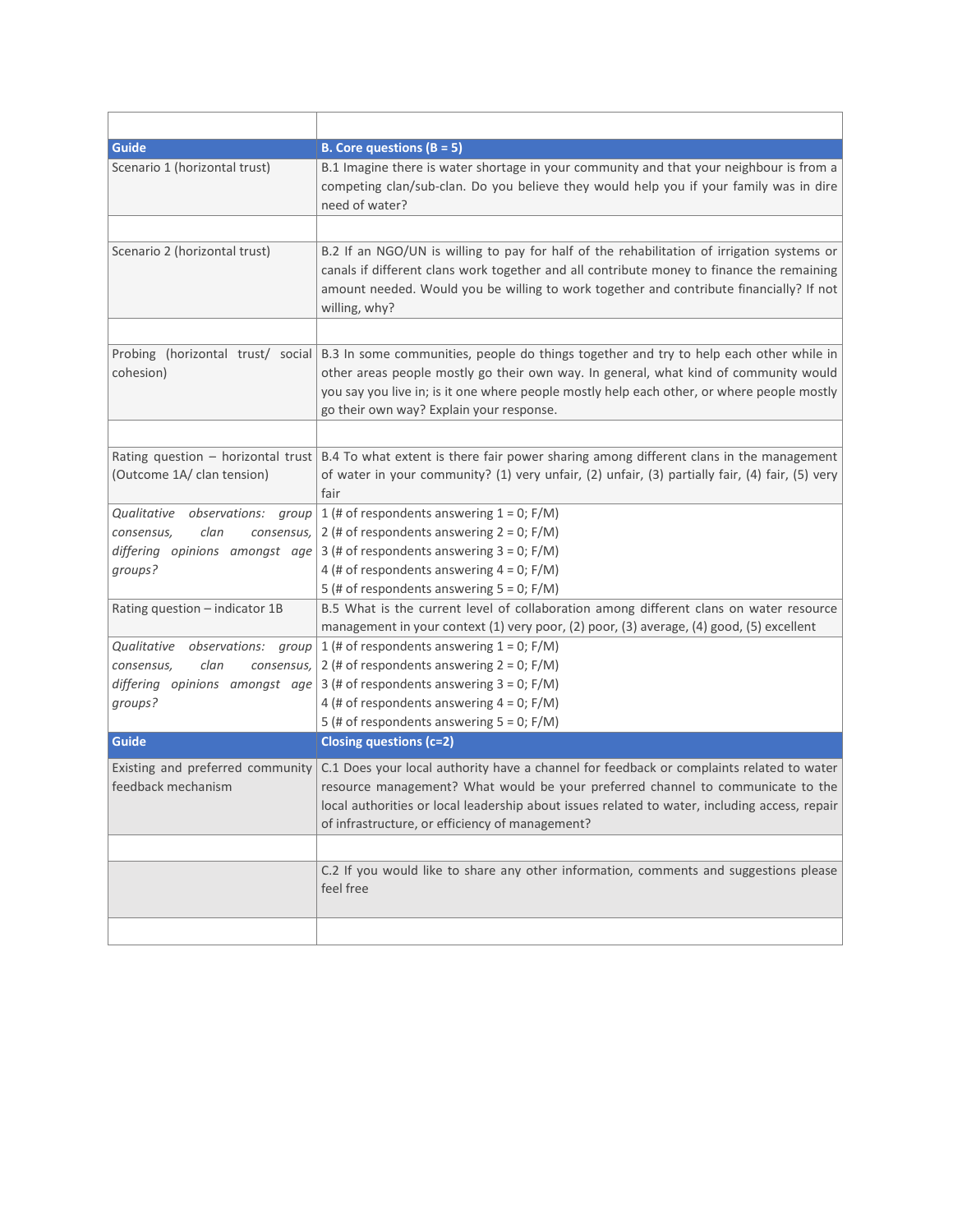# ANNEX 3: ENUMERATORS AND PARTICIPANTS

### ENUMERATORS

| #              | <b>Name</b>               | Occupation        | <b>Sex</b> | Location      |
|----------------|---------------------------|-------------------|------------|---------------|
| $\mathbf{1}$   | Mohamed Ismail Ibrahim    | Senior enumerator | Male       | Buufow        |
| 2              | Abdullahi Osman Abdullahi | Senior enumerator | Male       | Buufow        |
| 3              | Ibrahim Abdi Ahmed        | Senior enumerator | Male       | <b>Buufow</b> |
| $\overline{4}$ | Ahmed Sheikh Jeylani      | Senior enumerator | Male       | Shalambod     |
| 5              | Mohamed Ahmed Asal        | Senior enumerator | Male       | Shalambod     |
| 6              | Suleiman Ibrahim Hassan   | Senior enumerator | Male       | Shalambod     |

### FGD PARTICIPANTS

FGD participants were selected from wider community, youth, and women's groups. Below list is a record of the background information of the interviewees and timing of the interview. Follow ups are possible with the group participants as per their consent but contact details or names are not presented here to protect their confidentiality. IOM and FAO shall keep a record of the contact details of participants available upon request.

|    | <b>BUUFOW FOCUS GROUP PARTICIPANTS</b> |                                        |        |     |                                       |  |  |
|----|----------------------------------------|----------------------------------------|--------|-----|---------------------------------------|--|--|
| #  | <b>Target group</b>                    | Occupation                             | Sex    | Age | <b>Location &amp; Date of the FGD</b> |  |  |
| 1  | Youth group                            | Farmer                                 | Male   | 21  | Buufow, 06/Mar/2022                   |  |  |
| 2  | Youth group                            | <b>Business</b>                        | Male   | 25  | Buufow, 06/Mar/2022                   |  |  |
| 3  | Community member                       | Farmer / Water committee member        | Male   | 29  | Buufow, 06/Mar/2022                   |  |  |
| 4  | Community member                       | Farmer / Community leader              | Male   | 33  | Buufow, 06/Mar/2022                   |  |  |
| 5  | Youth group                            | Farmer                                 | Male   | 26  | Buufow, 06/Mar/2022                   |  |  |
| 6  | Community member                       | Farmer, Water committee                | Male   | N/A | Buufow, 06/Mar/2022                   |  |  |
| 7  | Community member                       | Tailor                                 | Female | 31  | Buufow, 06/Mar/2022                   |  |  |
| 8  | Youth group                            | Unemployed, Chairperson of youth group | Male   | 34  | Buufow, 06/Mar/2022                   |  |  |
| 9  | Youth group                            | Unemployed, Member of youth group      | Female | 21  | Buufow, 06/Mar/2022                   |  |  |
| 10 | Youth group                            | Unemployed, Member of youth group      | Female | 25  | Buufow, 06/Mar/2022                   |  |  |
| 11 | Youth group                            | Farmer                                 | Female | 19  | Buufow, 06/Mar/2022                   |  |  |
| 12 | Youth group                            | Unemployed, Chairperson of youth group | Female | 35  | Buufow, 06/Mar/2022                   |  |  |
| 13 | Women's group                          | Unemployed, Member of women's group    | Female | 36  | Buufow, 06/Mar/2022                   |  |  |
| 14 | Women's group                          | Unemployed, Member of women's group    | Female | 29  | Buufow, 06/Mar/2022                   |  |  |
| 15 | Women's group                          | Unemployed, Member of women's group    | Female | 36  | Buufow, 06/Mar/2022                   |  |  |
| 16 | Women's group                          | Unemployed, Member of women's group    | Female | N/A | Buufow, 06/Mar/2022                   |  |  |
| 17 | Women's group                          | Farmer                                 | Female | 30  | Buufow, 06/Mar/2022                   |  |  |
| 18 | Women's group                          | Farmer                                 | Female | 26  | Buufow, 06/Mar/2022                   |  |  |
| 19 | Women's group                          | Farmer                                 | Female | 21  | Buufow, 06/Mar/2022                   |  |  |
| 20 | Women's group                          | Farmer                                 | Female | 32  | Buufow, 06/Mar/2022                   |  |  |
| 21 | Women's group                          | Farmer                                 | Female | 34  | Buufow, 06/Mar/2022                   |  |  |
| 22 | Women's group                          | Farmer                                 |        |     | Female N/A Buufow, 06/Mar/2022        |  |  |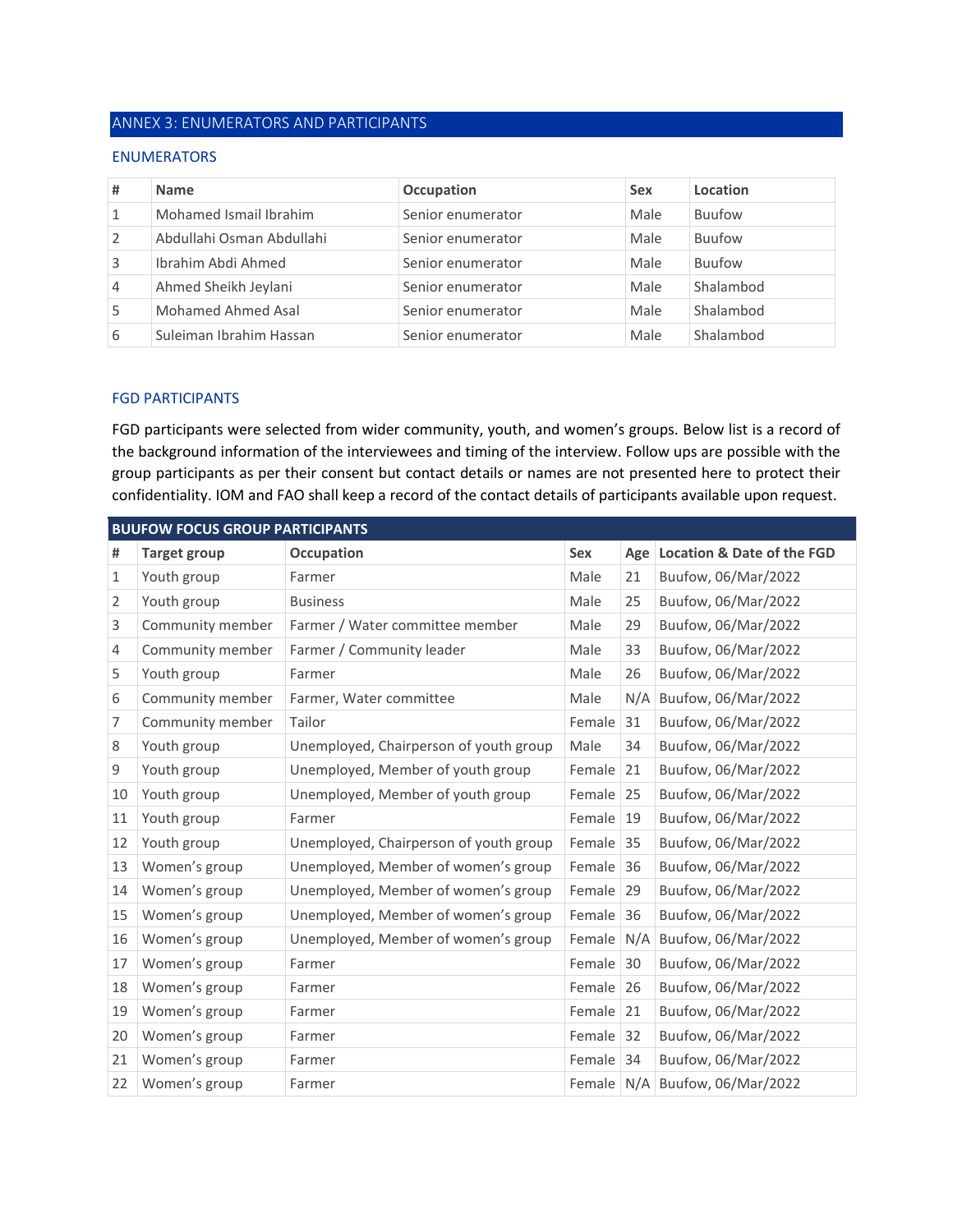| 23 Women's group | Housewife      |  | Female   N/A   Buufow, 06/Mar/2022 |
|------------------|----------------|--|------------------------------------|
| 24 Women's group | Businessperson |  | Female N/A Buufow, 06/Mar/2022     |

| <b>SHALAMBOD FOCUS GROUP PARTICIPANTS</b> |                     |                                |            |     |                                      |  |
|-------------------------------------------|---------------------|--------------------------------|------------|-----|--------------------------------------|--|
| #                                         | <b>Target group</b> | <b>Occupation</b>              | <b>Sex</b> | Age | Location & Date of the<br><b>FGD</b> |  |
| $\mathbf{1}$                              | Women's group       | Unemployed                     | Female     | 28  | Shalambod, 13/Mar/2022               |  |
| $\overline{2}$                            | Women's group       | Unemployed                     | Female     | 30  | Shalambod, 13/Mar/2022               |  |
| 3                                         | Women's group       | Unemployed                     | Female     | 37  | Shalambod, 13/Mar/2022               |  |
| 4                                         | Women's group       | Unemployed                     | Female     | 40  | Shalambod, 13/Mar/2022               |  |
| 5                                         | Women's group       | Unemployed                     | Female     | N/A | Shalambod, 13/Mar/2022               |  |
| 6                                         | Women's group       | Livestock herder               | Female     | N/A | Shalambod, 13/Mar/2022               |  |
| $\overline{7}$                            | Women's group       | Farmer                         | Female     | 37  | Shalambod, 13/Mar/2022               |  |
| 8                                         | Women's group       | Farmer                         | Female     | 35  | Shalambod, 13/Mar/2022               |  |
| 9                                         | Women's group       | Farmer                         | Female     | N/A | Shalambod, 13/Mar/2022               |  |
| 10                                        | Women's group       | Farmer                         | Female     | N/A | Shalambod, 13/Mar/2022               |  |
| 11                                        | Women's group       | Businessperson                 | Female     | N/A | Shalambod, 13/Mar/2022               |  |
| 12                                        | Women's group       | Businessperson                 | Female     | 29  | Shalambod, 13/Mar/2022               |  |
| 13                                        | Community member    | Water management committees    | Male       | 48  | Shalambod, 13/Mar/2022               |  |
| 14                                        | Community member    | Water management committees    | Male       | N/A | Shalambod, 13/Mar/2022               |  |
| 15                                        | Community member    | Water management committees    | Male       | 33  | Shalambod, 13/Mar/2022               |  |
| 16                                        | Community member    | Water management committees    | Male       | 28  | Shalambod, 13/Mar/2022               |  |
| 17                                        | Youth group         | Youth group member             | Male       | 22  | Shalambod, 13/Mar/2022               |  |
| 18                                        | Community member    | Farmer                         | Male       | 25  | Shalambod, 13/Mar/2022               |  |
| 19                                        | Community member    | Farmer                         | Male       | N/A | Shalambod, 13/Mar/2022               |  |
| 20                                        | Community member    | Farmer                         | Male       | N/A | Shalambod, 13/Mar/2022               |  |
| 21                                        | Community member    | Farmer                         | Male       | 26  | Shalambod, 13/Mar/2022               |  |
| 22                                        | Community member    | Farmer                         | Male       | N/A | Shalambod, 13/Mar/2022               |  |
| 23                                        | Youth group         | Unemployed, Youth group member | Male       | 19  | Shalambod, 13/Mar/2022               |  |
| 24                                        | Youth group         | Unemployed, Youth group member | Male       | 24  | Shalambod, 13/Mar/2022               |  |

# KEY INFORMANT INTERVIEWEES

| <b>Name</b>                  | Occupation                      | <b>Sex</b> | <b>Location &amp; Date</b> |
|------------------------------|---------------------------------|------------|----------------------------|
| Abdullahi Ali Ahmed (Waafow) | Marka district commissioner     | Male       | 28/Feb/2022                |
| Abukar Khalif                | Buufow district commissioner    | Male       | 06/Mar/2022                |
| Nur Jiido                    | Shalambod district commissioner | Male       | 13/Mar/2022                |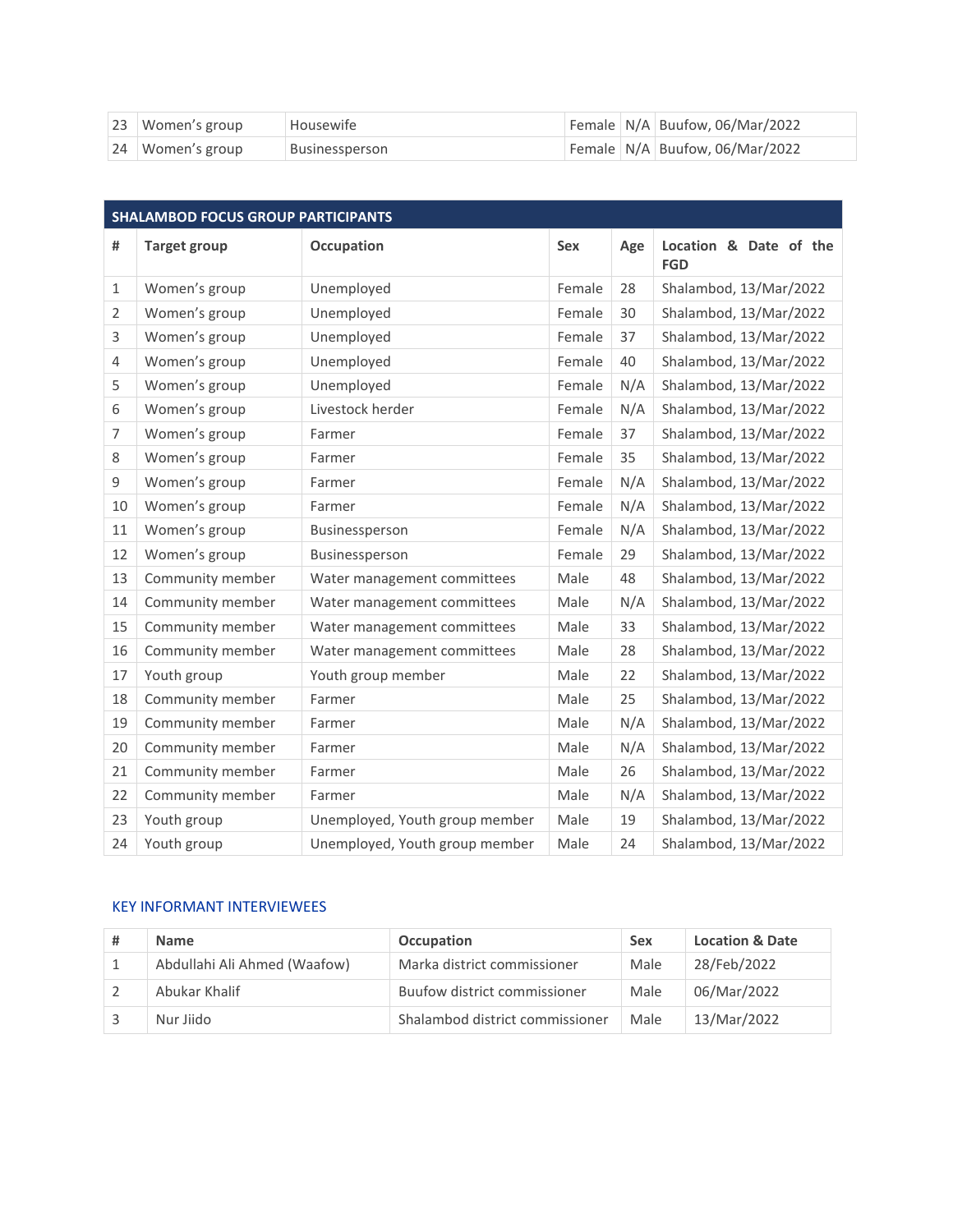# ANNEX 4: WORKPLAN

The below table presents the work plan for the baseline data collection.

| Perception survey data collection in Buufow  | <b>Date</b> | Perception survey data collection in<br><b>Shalambod</b>                 |
|----------------------------------------------|-------------|--------------------------------------------------------------------------|
| Arrival at Marka from Mogadishu              | 27 Feb, Sun |                                                                          |
| Mobilization: Meeting with local authorities | 28 Feb, Mon |                                                                          |
| in Buufow and KII with Marka DC              |             |                                                                          |
| Enumerator training                          | 01 Mar, Tue |                                                                          |
| Day 1- Data collection                       | 02 Mar, Wed |                                                                          |
| Day 2- Data collection                       | 03 Mar, Thu |                                                                          |
| Weekend                                      | 04 Mar, Fri |                                                                          |
| Day 3- Data collection in Buufow             | 05 Mar, Sat |                                                                          |
| KII & FGD data collection in Buufow          | 06 Mar, Sun |                                                                          |
|                                              | 07 Mar, Mon | Arrival and Mobilization: Meeting with local<br>authorities in Shalambod |
|                                              |             |                                                                          |
|                                              | 08 Mar, Tue | <b>Enumerator training</b>                                               |
|                                              | 09 Mar, Wed | Day 1 - Data collection                                                  |
|                                              | 10 Mar, Thu | Day 2 - Data collection                                                  |
|                                              | 11 Mar, Fri | Weekend                                                                  |
|                                              | 12 Mar, Sat | Day 3 - Data collection                                                  |
|                                              | 13 Mar, Sun | KII & FGD data collection in Shalambod                                   |
|                                              | 14 Mar, Mon | Departure from Marka to Mogadishu                                        |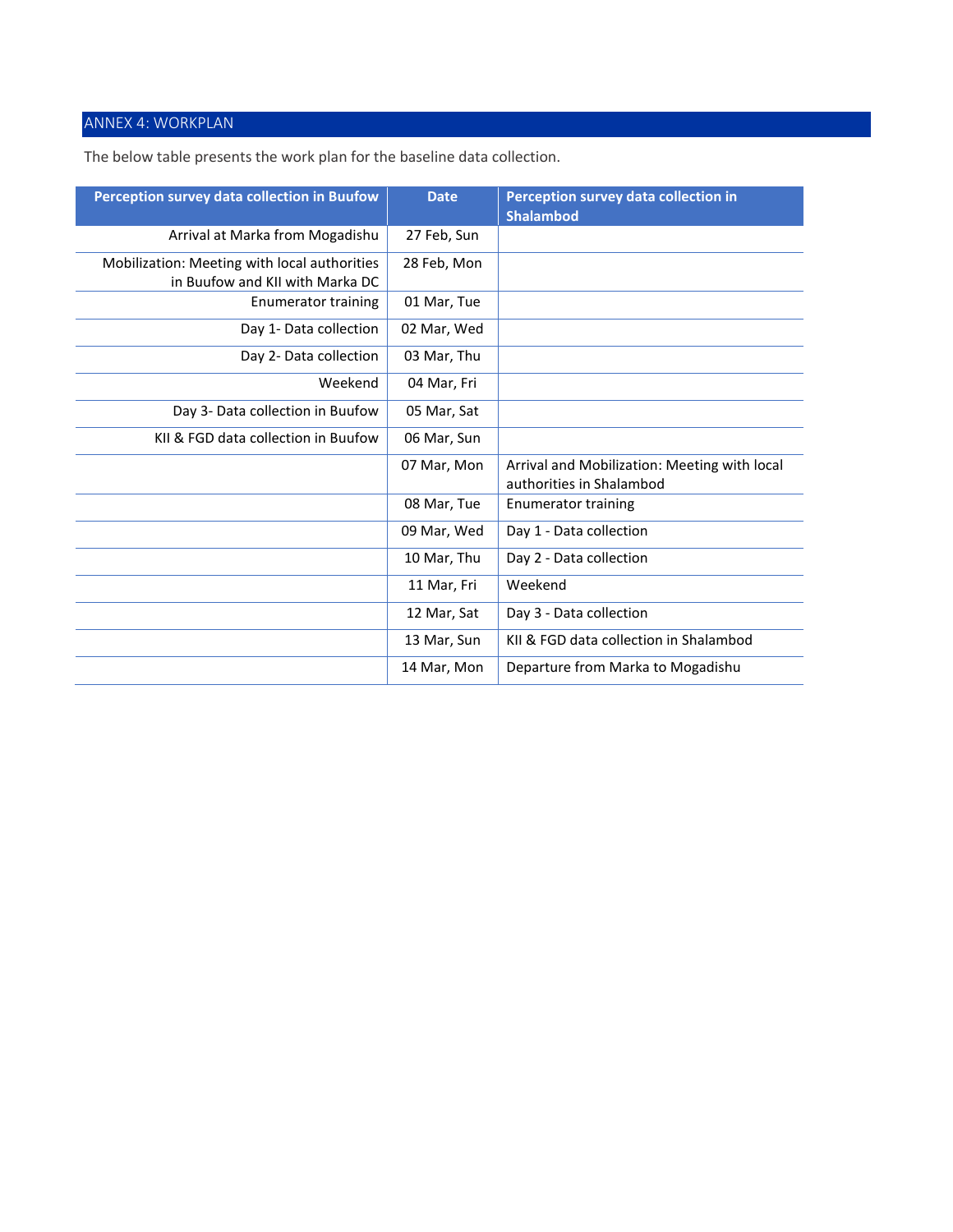# ANNEX 5: RESULT CHAIN AND INDICATORS

Logical framework for PIAP presenting the result chain, indicators, and planned activities.

| <b>Result Chain</b>                                                                                                                                                                                                                                                                                                                                                                                                                                                                                                                                                                                                                                                         | <b>Indicator</b>                                                                                                                                                         |  |  |  |  |
|-----------------------------------------------------------------------------------------------------------------------------------------------------------------------------------------------------------------------------------------------------------------------------------------------------------------------------------------------------------------------------------------------------------------------------------------------------------------------------------------------------------------------------------------------------------------------------------------------------------------------------------------------------------------------------|--------------------------------------------------------------------------------------------------------------------------------------------------------------------------|--|--|--|--|
| <b>Outcome 1: Horizontal Trust - Inter-</b>                                                                                                                                                                                                                                                                                                                                                                                                                                                                                                                                                                                                                                 | <b>Outcome Indicator 1a:</b> % of target community respondents who<br>perceive that inter-clan tensions over water resources have reduced.                               |  |  |  |  |
| communal and inter-clan tensions<br>surrounding water management are<br>mitigated through collaborative efforts                                                                                                                                                                                                                                                                                                                                                                                                                                                                                                                                                             | <b>Outcome Indicator 1b:</b> % of beneficiaries reporting collaboration across<br>clans on water resource management.                                                    |  |  |  |  |
| by young people in Marka district.                                                                                                                                                                                                                                                                                                                                                                                                                                                                                                                                                                                                                                          | <b>Outcome Indicator 1c:</b> % of cost invested by community contributions<br>to water infrastructures that benefit all target communities.                              |  |  |  |  |
| Output 1.1: Inter-communal<br>teambuilding exercises and joint<br>community-based planning conducted in<br>Shalambod and Buufow with<br>participation of Association members.                                                                                                                                                                                                                                                                                                                                                                                                                                                                                               | Output Indicator 1.1.1: % of target participants reporting on willingness<br>and ability to collaborate with other team members from other<br>communities.               |  |  |  |  |
| Activity 1.1.1: Youth-led Teambuilding & Community Planning Exercises (IOM)<br>Activity 1.1.2: Youth-led Teambuilding & Community Planning Exercises (IOM)<br>Activity 1.1.3: Project proposals developed by cross-clan community teams led by young people (FAO)                                                                                                                                                                                                                                                                                                                                                                                                           |                                                                                                                                                                          |  |  |  |  |
| Output 1.2: Inter-clan collaboration on<br>water infrastructure prioritization and<br>realization is extended to the wider                                                                                                                                                                                                                                                                                                                                                                                                                                                                                                                                                  | Output Indicator 1.2.1: % of community members in target areas<br>participating in processes and/ or platforms used to rank projects based<br>on peacebuilding criteria. |  |  |  |  |
| community in Shalambod and Buufow                                                                                                                                                                                                                                                                                                                                                                                                                                                                                                                                                                                                                                           | Output Indicator 1.2.2: # of youth-led water projects developed and<br>realized jointly for collective use.                                                              |  |  |  |  |
| Activity 1.2.1: Develop design and application of gamification application (FAO)<br>Activity 1.2.2: Link Gamification Application to Sokaab Online Platform (IOM)<br>Activity 1.2.2: Link Gamification Application to Sokaab Online Platform (IOM)<br>Activity 1.2.3: Develop and broadcast radio drama with feedback channel (FAO)<br>Activity 1.2.4: Roll Out Competition for Project Priority Selection (FAO & IOM<br>Activity 1.2.5: Youth-led water project implementation (6 projects)<br>Activity 1.2.6: Field monitoring of youth led project implementation (FAO)<br>Activity 1.2.7: Technical and engineering supervision of youth-led water implementation (FAO) |                                                                                                                                                                          |  |  |  |  |
| <b>Outcome 2: Vertical Trust - Regulatory</b><br>frameworks and institutions are                                                                                                                                                                                                                                                                                                                                                                                                                                                                                                                                                                                            | Outcome Indicator 2a: % of community members reporting effective<br>management of water resources                                                                        |  |  |  |  |
| strengthened by young people to ensure<br>their effective role in sustaining fair and<br>inclusive water resource management                                                                                                                                                                                                                                                                                                                                                                                                                                                                                                                                                | <b>Outcome Indicator 2b:</b> % of community members reporting<br>participation of young people in decision making regarding water<br>resources                           |  |  |  |  |
| Output 2.1: Youth-led Resource<br>Management and                                                                                                                                                                                                                                                                                                                                                                                                                                                                                                                                                                                                                            | Output Indicator 2.1.1: Youth responsive Resource Management and<br>Operational/Environmental Sustainability Plans Developed by Integrated<br>Committee                  |  |  |  |  |
| Operational/Environmental<br>Sustainability Plans developed and<br>implemented by Integrated Committee                                                                                                                                                                                                                                                                                                                                                                                                                                                                                                                                                                      | Output Indicator 2.1.2: Youth responsive Resource Management and<br>Operational/Environmental Sustainability Plans operationalized by<br>integrated committee            |  |  |  |  |